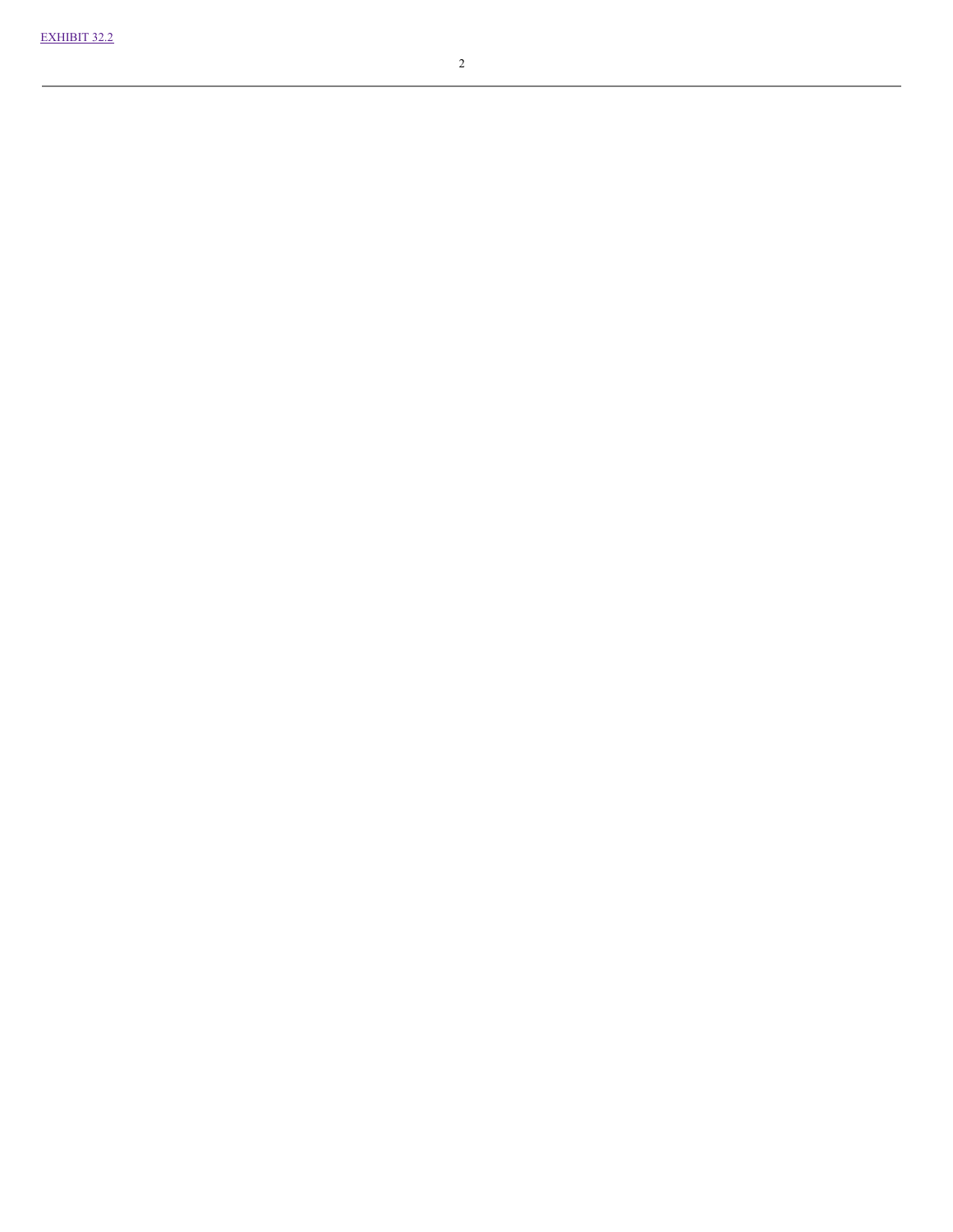## <span id="page-2-1"></span><span id="page-2-0"></span>**Part I. Financial Information**

## **Item 1. Financial Statements**

## **Sonus Pharmaceuticals, Inc.**

## **Balance Sheets**

<span id="page-2-2"></span>

|                                                                                          | September 30,<br>2004                                  | December 31,<br>2003                                   |  |
|------------------------------------------------------------------------------------------|--------------------------------------------------------|--------------------------------------------------------|--|
|                                                                                          | (unaudited)                                            |                                                        |  |
| <b>Assets</b>                                                                            |                                                        |                                                        |  |
| Current assets:                                                                          |                                                        |                                                        |  |
| Cash and cash equivalents                                                                | \$1,711,915                                            | \$1,709,017                                            |  |
| Marketable securities                                                                    | 23,289,508                                             | 17,954,578                                             |  |
| Other current assets                                                                     | 261,416                                                | 147,084                                                |  |
| Total current assets                                                                     | 25,262,839                                             | 19,810,679                                             |  |
| Property and equipment, net                                                              | 1,523,400                                              | 1,606,061                                              |  |
| Other assets                                                                             | 51,500                                                 | 51,500                                                 |  |
| Total assets                                                                             | \$26,837,739                                           | \$21,468,240                                           |  |
| <b>Liabilities and Stockholders' Equity</b>                                              |                                                        |                                                        |  |
| Current liabilities:                                                                     |                                                        |                                                        |  |
| Accounts payable and accrued expenses                                                    | \$2,253,055                                            | \$1,886,571                                            |  |
| Current portion of lease obligations                                                     | 111,215                                                | 151,369                                                |  |
| Total current liabilities                                                                | 2,364,270                                              | 2,037,940                                              |  |
| Lease obligations, less current portion                                                  | 48,609                                                 | 120,617                                                |  |
| Commitments and contingencies                                                            |                                                        |                                                        |  |
| Stockholders' equity:                                                                    |                                                        |                                                        |  |
| Preferred stock; \$.001 par value; 5,000,000 authorized; no shares issued or outstanding |                                                        |                                                        |  |
| Common stock; \$.001 par value; 75,000,000 shares authorized; 21,347,384 and 17,957,452  |                                                        |                                                        |  |
| shares issued and outstanding at September 30, 2004 and December 31, 2003, respectively  | 86,177,260                                             | 70,085,299                                             |  |
| Accumulated deficit                                                                      | (61, 732, 052)                                         | (50, 779, 764)                                         |  |
| Accumulated other comprehensive (loss) income                                            | (20, 348)                                              | 4,148                                                  |  |
| Total stockholders' equity                                                               | 24,424,860                                             | 19,309,683                                             |  |
|                                                                                          | \$26,837,739                                           | \$21,468,240                                           |  |
| Total liabilities and stockholders' equity                                               | <b>The Committee of the Committee of the Committee</b> | <b>The Committee of the Committee of the Committee</b> |  |

See accompanying notes.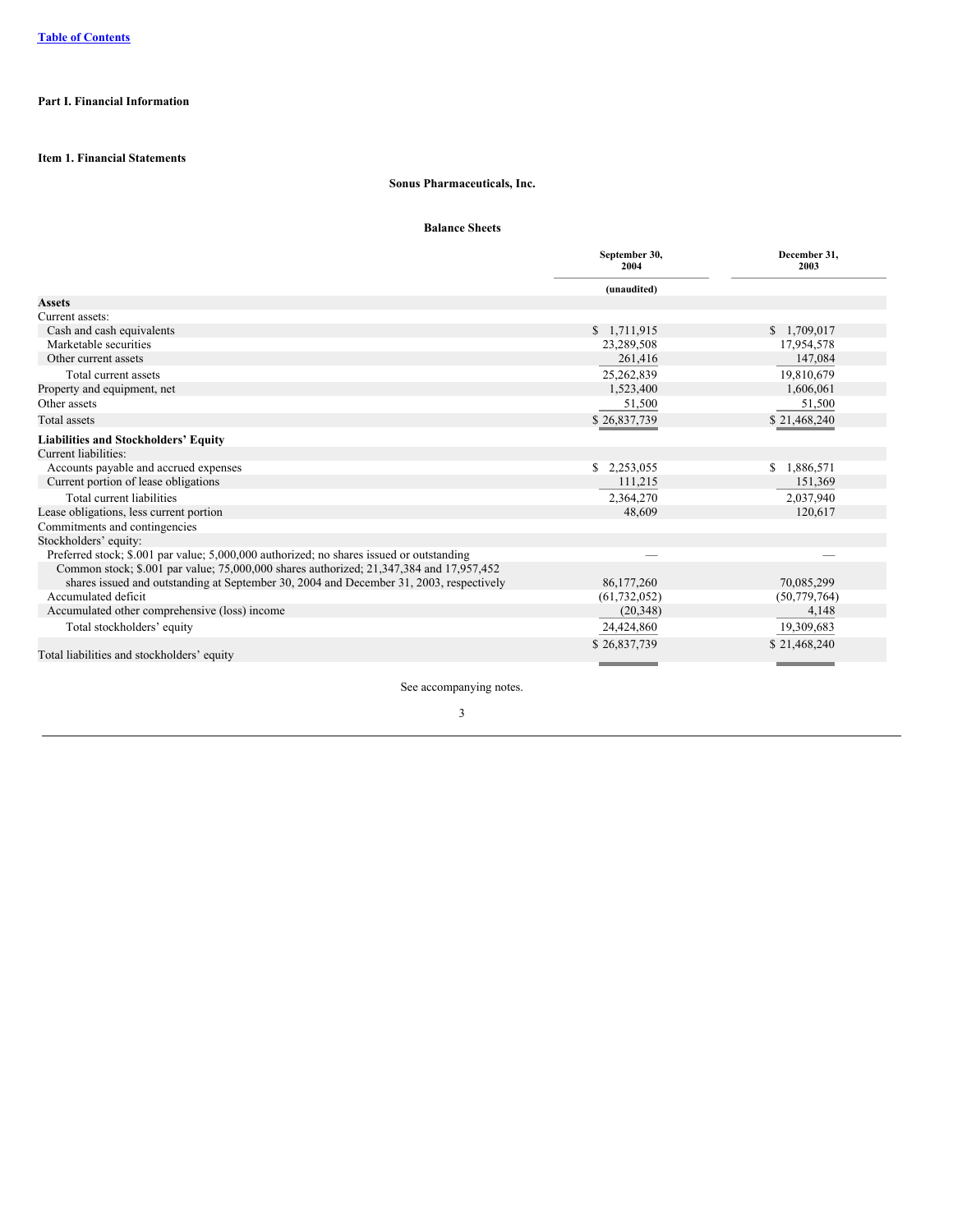## **Sonus Pharmaceuticals, Inc.**

#### **Statements of Operations (Unaudited)**

<span id="page-3-0"></span>

|                                                     | <b>Three Months</b><br>Ended September 30, |               | <b>Nine Months</b><br>Ended September 30, |                      |  |
|-----------------------------------------------------|--------------------------------------------|---------------|-------------------------------------------|----------------------|--|
|                                                     | 2003<br>2004<br>\$.<br>\$.                 |               | 2004                                      | 2003<br>25,000<br>S. |  |
| Revenue                                             |                                            |               | S                                         |                      |  |
| Operating expenses:                                 |                                            |               |                                           |                      |  |
| Research and development                            | 2,401,403                                  | 1,831,347     | 7,629,657                                 | 5,777,173            |  |
| General and administrative                          | ,290,853                                   | 709,028       | 3,493,657                                 | 2,238,711            |  |
| Total operating expenses                            | 3,692,256                                  | 2,540,375     | 11,123,314                                | 8,015,884            |  |
| Operating loss                                      | (3,692,256)                                | (2,540,375)   | (11, 123, 314)                            | (7,990,884)          |  |
| Interest income (expense):                          |                                            |               |                                           |                      |  |
| Interest income                                     | 84,904                                     | 47,884        | 192,080                                   | 162,956              |  |
| Interest expense                                    | (5,145)                                    | (8,312)       | (21, 054)                                 | (33,364)             |  |
| Total interest income, net                          | 79,759                                     | 39,572        | 171,026                                   | 129,592              |  |
| Loss before taxes                                   | (3,612,497)                                | (2,500,803)   | (10,952,288)                              | (7,861,292)          |  |
| Taxes                                               |                                            |               |                                           |                      |  |
| Net loss                                            | $$$ $(3,612,497)$                          | \$(2,500,803) | \$(10,952,288)                            | \$(7,861,292)        |  |
| Basic and diluted net loss per share                | (0.17)                                     | (0.15)<br>\$  | (0.55)                                    | (0.53)               |  |
| Shares used in computation of basic and diluted net |                                            |               |                                           |                      |  |
| loss per share                                      | 21,312,949                                 | 16,666,661    | 19,776,375                                | 14,701,467           |  |

See accompanying notes.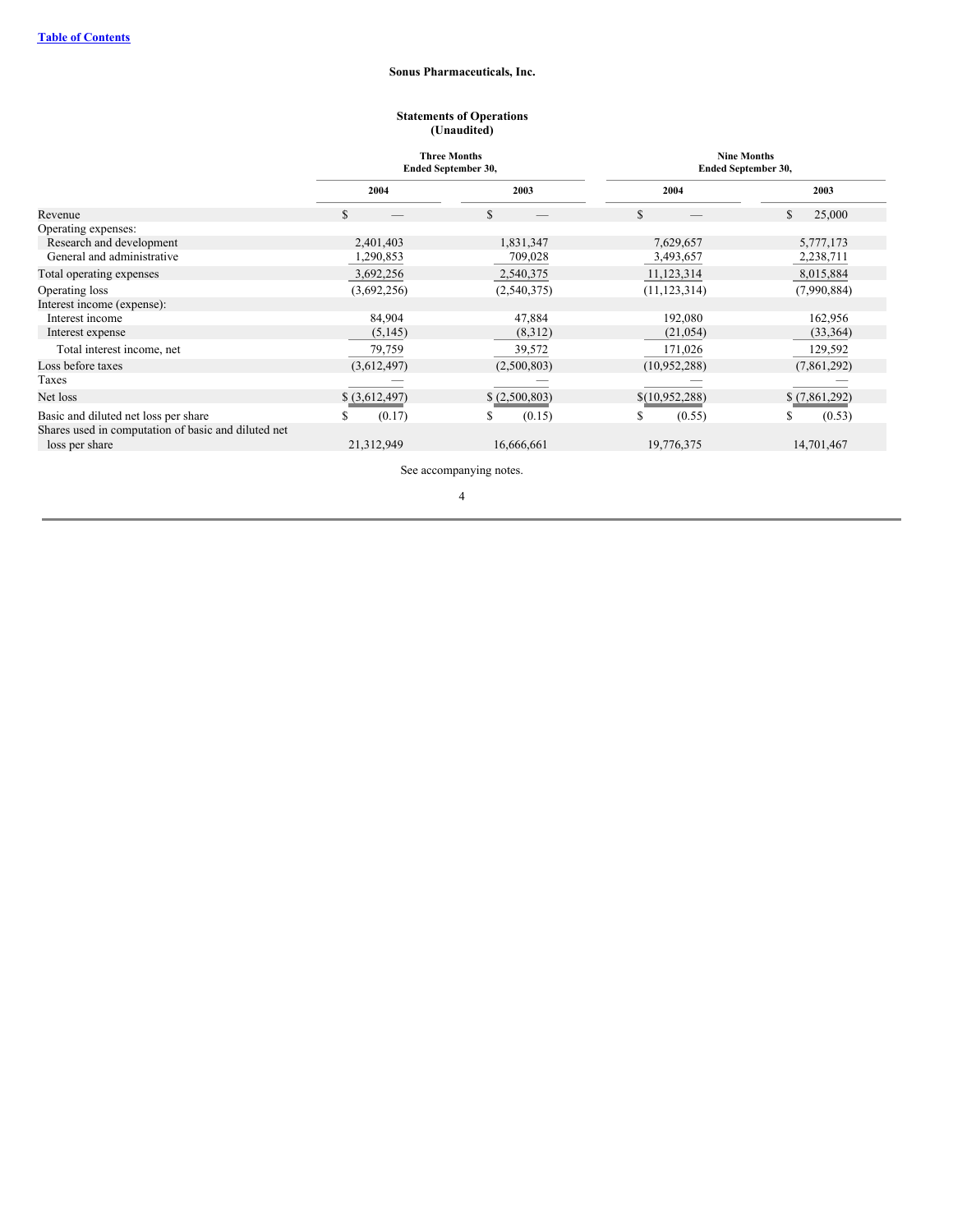#### **Statements of Cash Flows (Unaudited)**

<span id="page-4-0"></span>

|                                                                             |                | Nine Months Ended September 30, |  |  |
|-----------------------------------------------------------------------------|----------------|---------------------------------|--|--|
|                                                                             | 2004           | 2003                            |  |  |
| <b>Operating activities:</b>                                                |                |                                 |  |  |
| Net loss                                                                    | (10,952,288)   | \$<br>(7,861,292)               |  |  |
| Adjustments to reconcile net loss to net cash used in operating activities: |                |                                 |  |  |
| Depreciation                                                                | 401,788        | 271,467                         |  |  |
| Amortization of net (discount) premium on marketable securities             | (43,990)       | 13,305                          |  |  |
| Changes in operating assets and liabilities:                                |                |                                 |  |  |
| Other current assets                                                        | (114, 332)     | 113,755                         |  |  |
| Accounts payable and accrued expenses                                       | 366,484        | 635,334                         |  |  |
| Net cash used in operating activities                                       | (10, 342, 338) | (6,827,431)                     |  |  |
| <b>Investing activities:</b>                                                |                |                                 |  |  |
| Purchases of capital equipment and leasehold improvements                   | (319, 127)     | (528, 149)                      |  |  |
| Purchases of marketable securities                                          | (28, 214, 155) | (14, 978, 337)                  |  |  |
| Proceeds from sales of marketable securities                                | 8,198,719      | 1,386,530                       |  |  |
| Proceeds from maturities of marketable securities                           | 14,700,000     | 14,980,000                      |  |  |
| Net cash (used in) provided by investing activities                         | (5,634,563)    | 860,044                         |  |  |
| <b>Financing activities:</b>                                                |                |                                 |  |  |
| Payments on lease obligations                                               | (112, 162)     | (101, 962)                      |  |  |
| Proceeds from issuance of common stock under equity financings, net         | 14,440,667     | 13,148,709                      |  |  |
| Proceeds from exercise of common stock warrants                             | 1,409,884      |                                 |  |  |
| Proceeds from issuance of common stock under employee benefit plans         | 241.410        | 159,504                         |  |  |
| Net cash provided by investing activities                                   | 15,979,799     | 13,206,251                      |  |  |
| Increase in cash and cash equivalents for the period                        | 2,898          | 7,238,864                       |  |  |
| Cash and cash equivalents at beginning of period                            | 1,709,017      | 378,007                         |  |  |
| Cash and cash equivalents at end of period                                  | 1,711,915      | 7,616,871                       |  |  |
| Supplemental cash flow information:                                         |                |                                 |  |  |
| Interest paid                                                               | \$<br>21,054   | S<br>33,364                     |  |  |

See accompanying notes.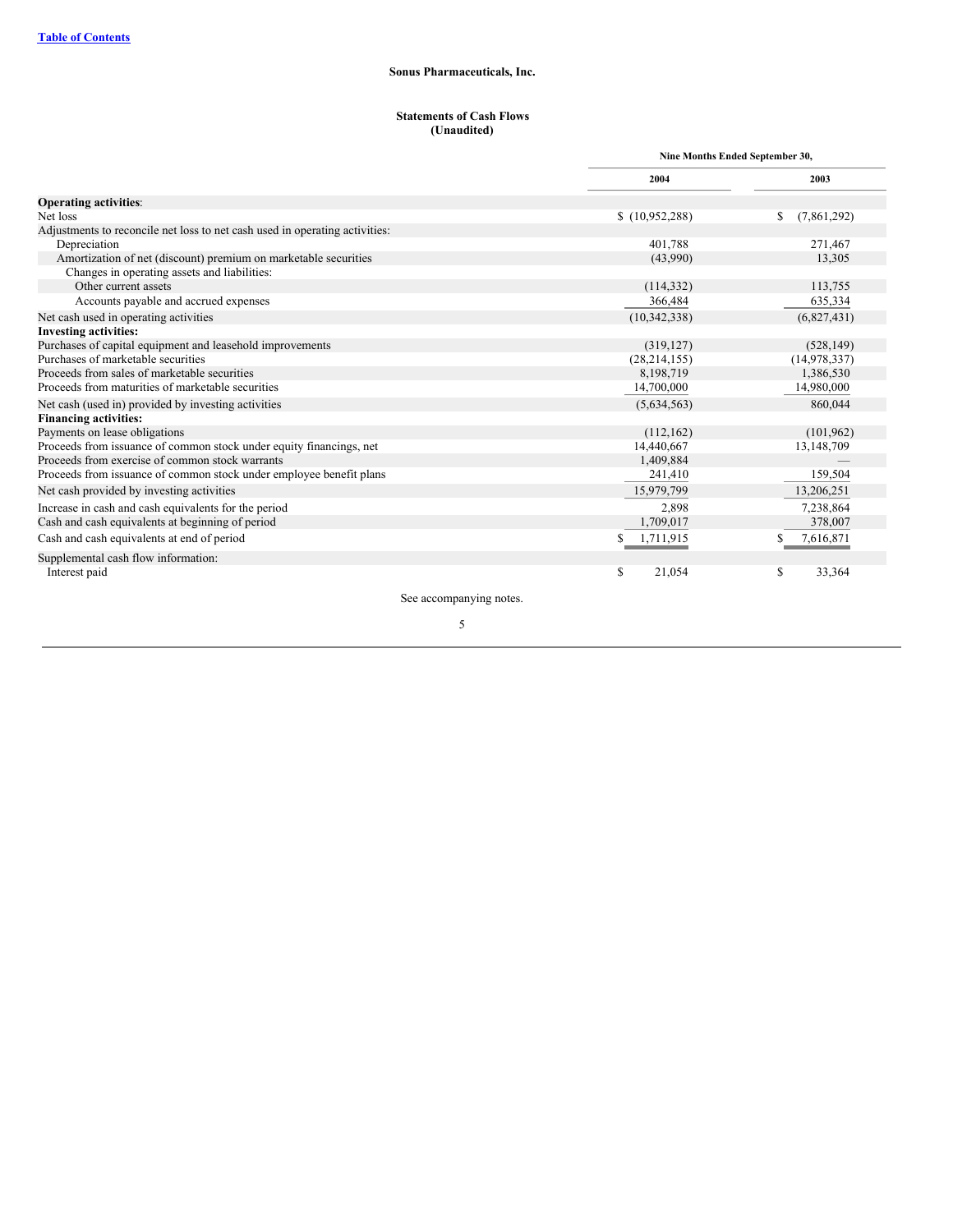#### **Notes to Financial Statements (Unaudited)**

#### <span id="page-5-0"></span>**1. Basis of Presentation**

The unaudited financial statements have been prepared in accordance with generally accepted accounting principles for interim financial information and with the instructions to Form 10-Q. Accordingly, they do not include all of the information and footnotes required to be presented for complete financial statements. The accompanying financial statements reflect all adjustments (consisting only of normal recurring items) which are, in the opinion of management, necessary for a fair presentation of the results for the interim periods presented. The accompanying Balance Sheet at December 31, 2003 has been derived from audited financial statements included in the Company's Annual Report on Form 10-K for the year then ended.

The financial statements and related disclosures have been prepared with the assumption that users of the interim financial information have read or have access to the audited financial statements for the preceding fiscal year. Accordingly, these financial statements should be read in conjunction with the audited financial statements and the related notes thereto included in the Annual Report on Form 10-K for the year ended December 31, 2003 and filed with the Securities and Exchange Commission on March 12, 2004. Certain prior year amounts have been reclassified to conform to the September 30, 2004 presentation.

#### **2. Comprehensive Income (Loss)**

|                                                    |               | Three months ended<br>September 30, |                | Nine months ended<br>September 30, |  |  |
|----------------------------------------------------|---------------|-------------------------------------|----------------|------------------------------------|--|--|
|                                                    | 2004          | 2003                                | 2004           | 2003                               |  |  |
| Net loss                                           | \$(3,612,497) | \$(2,500,803)                       | \$(10,952,288) | \$(7,861,292)                      |  |  |
| Unrealized gain (loss) on marketable<br>securities | 11,712        | (3,404)                             | (24, 496)      | (22,316)                           |  |  |
| Comprehensive loss                                 | \$(3,600,785) | \$(2,504,207)                       | \$(10,976,784) | \$(7,883,608)                      |  |  |

#### **3. Stockholders' Equity**

In May 2004, the Company sold 2.9 million shares of common stock in a private placement transaction for gross proceeds of \$15.2 million (approximately \$14.4 million net of transaction costs). The common stock was sold at a price of \$5.25 per share.

During the third quarter of 2004, the Company recorded \$90,000 in proceeds from the issuance of 53,000 shares of common stock under employee benefit programs. For the nine month period ended September 30, 2004, the Company recorded \$1.4 million in proceeds from the issuance of 345,000 shares of common stock from the exercise of common stock warrants and an additional

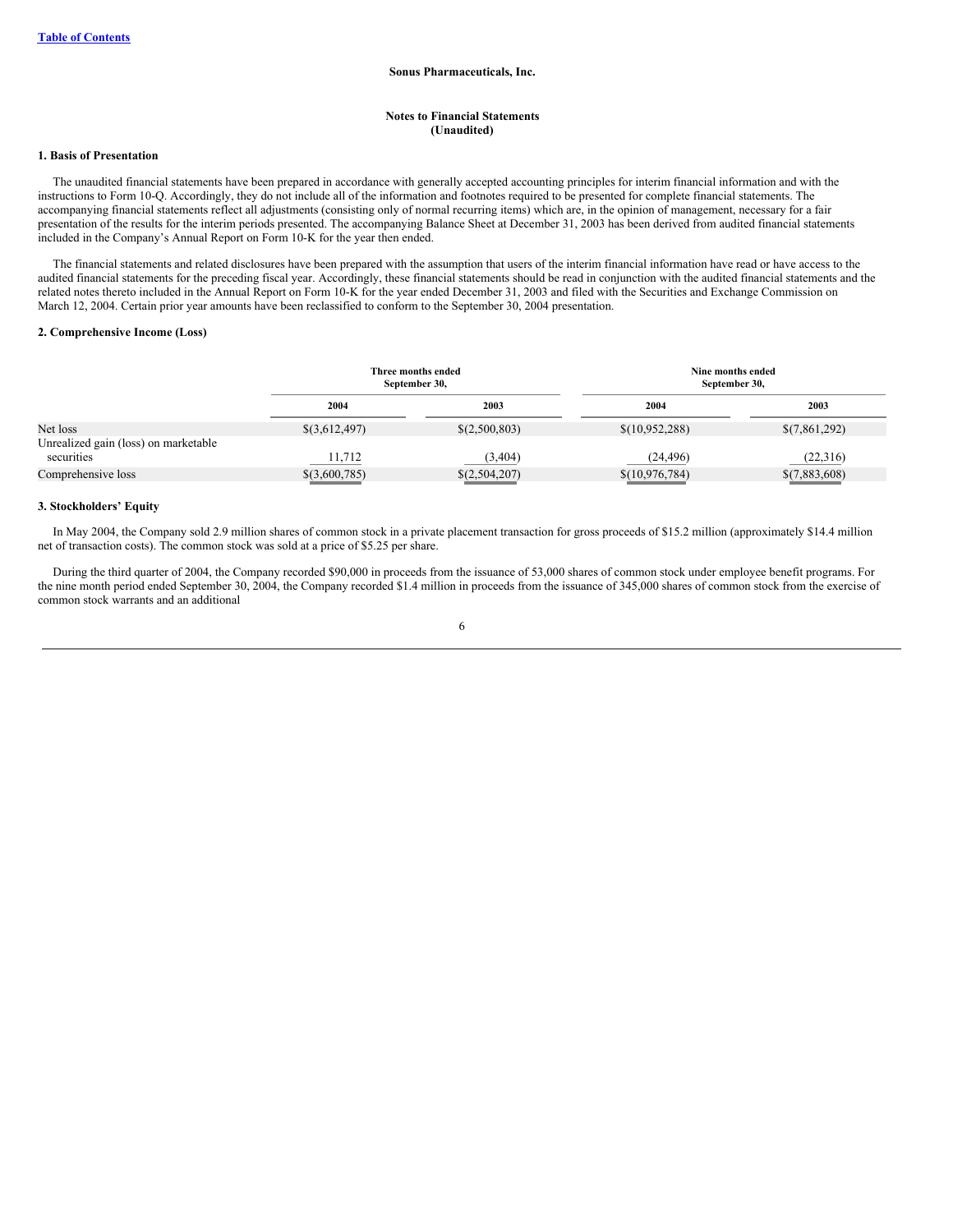\$241,000 in proceeds from the issuance of 145,000 shares of common stock under employee benefit programs.

In May 2004, at the annual meeting of shareholders of the Company, the shareholders approved an amendment of the Company's articles of incorporation to increase the authorized shares of common stock from 30.0 million to 75.0 million shares. The certificate of amendment to the articles of incorporation was filed with the State of Delaware in May 2004.

#### **4. Accounting for Stock Based Compensation**

Under the provisions of SFAS No. 123, *"Accounting for Stock-Based Compensation,"* and amended by SFAS No. 148, *"Accounting for Stock-based Compensation — Transition and Disclosure"* companies may continue to follow Accounting Principles Board Opinion No. 25 (APB 25) in accounting for stock-based compensation and provide footnote disclosure of the proforma impact of expensing stock options. We have elected to follow the disclosure-only provisions of SFAS No. 123 and continue to apply APB 25 and related interpretations in accounting for our stock option plans. Under the provisions of APB 25 and related interpretations, employee stock-based compensation expense is recognized based on the intrinsic value of the option on the date of grant (the difference between the market value of the underlying common stock on the date of grant and the option exercise price, if any).

At September 30, 2004 we had several stock-based employee compensation plans. All options granted under these plans had exercise prices equal to the market value of the underlying common stock on the date of grant and therefore, in accordance with APB 25, no stock-based employee compensation cost has been recorded.

As required under SFAS 123, the following table illustrates the effect on net loss and net loss per share if we had applied the fair value expense recognition provision of SFAS 123, *Accounting for Stock-Based Compensation*, to stock-based employee compensation.

|                                                                                            | Three months ended<br>September 30, |               | Nine months ended<br>September 30, |               |
|--------------------------------------------------------------------------------------------|-------------------------------------|---------------|------------------------------------|---------------|
|                                                                                            | 2004                                | 2003          | 2004                               | 2003          |
| Net loss, as reported                                                                      | \$(3,612,497)                       | \$(2,500,803) | \$(10,952,288)                     | \$(7,861,292) |
| Add: Stock-based employee compensation<br>expense included in reported net loss            |                                     |               |                                    |               |
| Deduct: Stock-based employee compensation<br>expense determined under the fair value based |                                     |               |                                    |               |
| method                                                                                     | (342, 277)                          | (171, 702)    | (1,205,565)                        | (518, 228)    |
| Pro forma net loss                                                                         | \$(3,954,774)                       | \$(2,672,505) | \$(12,157,853)                     | \$(8,379,520) |
| Earnings per share:                                                                        |                                     |               |                                    |               |
| Basic and diluted-as reported                                                              | (0.17)                              | (0.15)        | (0.55)                             | \$<br>(0.53)  |
| Basic and diluted-pro forma                                                                | (0.19)                              | (0.16)        | (0.61)                             | (0.57)<br>\$  |

The fair value of each option used in the calculations under SFAS 123 is estimated using the Black-Scholes option pricing model. The assumptions used in this model include (1) the stock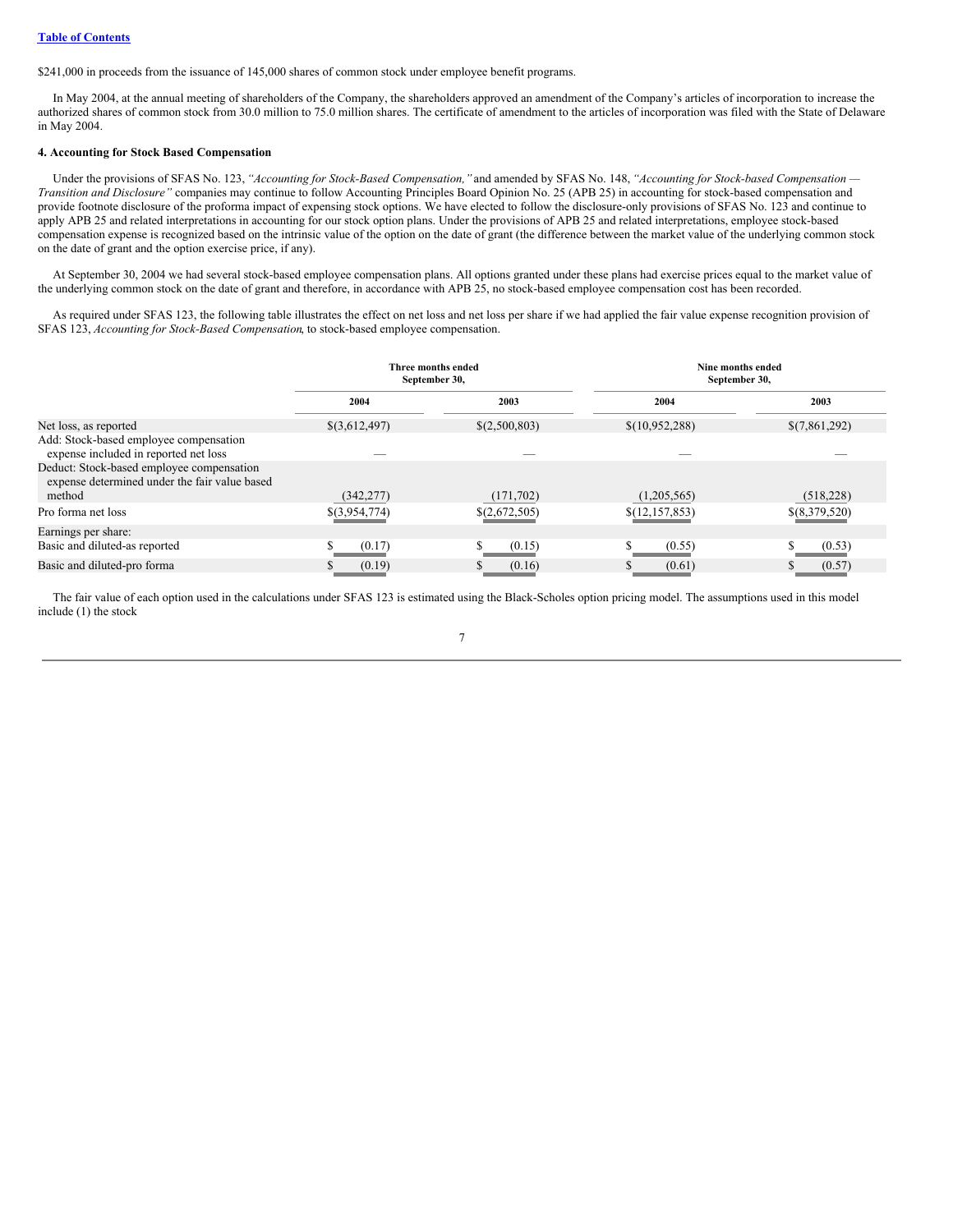price at grant date, (2) the exercise price, (3) an estimated option life of four years, (4) no expected dividends for each period presented, (5) stock price volatility factor of 1.086 and 1.128 as of September 30, 2004 and 2003, respectively, and (6) a risk-free interest rate of 3.51% and 3.07% as of September 30, 2004 and 2003, respectively.

On March 31, 2004, the FASB issued an Exposure Draft, "Share-Based Payment - An Amendment of FASB Statements No. 123 and 95"(proposed SFAS 123R), which currently is expected to be effective for public companies in periods beginning after June 15, 2005. We would be required to implement the proposed standard no later than the quarter that begins July 1, 2005. The cumulative effect of adoption, if any, applied on a modified prospective basis, would be measured and recognized on July 1, 2005. The proposed FAS 123R addresses the accounting for transactions in which an enterprise receives employee services in exchange for (a) equity instruments of the enterprise or (b) liabilities that are based on the fair value of the enterprise's equity instruments or that may be settled by the issuance of such equity instruments. The proposed FAS 123R would eliminate the ability to account for share-based compensation transactions using APB 25, and generally would require instead that such transactions be accounted for using a fair-value based method. As proposed, companies would be required to recognize an expense for compensation cost related to share-based payment arrangements including stock options and employee stock purchase plans. The FASB expects to issue a final standard by December 31, 2004. We are currently evaluating option valuation methodologies and assumptions in light of the proposed FAS 123R related to employee stock options. Current estimates of option values using the Black-Scholes method (as shown above) may not be indicative of results from valuation methodologies ultimately adopted in the final rules.

#### **5. Subsequent Event**

On November 3, 2004, the Company entered into a Stock Purchase Agreement with the shareholders of Synt:em, S.A., a French société anonyme, whereby the Company agreed to purchase all of the outstanding capital stock of Synt:em for a price of approximately \$30 million, consisting of an initial payment at closing of approximately \$10 million, and two contingent payments of approximately \$10 million each, conditional upon product candidates of Synt:em reaching Phase 1 clinical trials. The purchase price will be payable in shares of common stock of the Company based upon the average trading price for the 20 days ending 2 days before the closing, subject to upper and lower ownership collars based on fully diluted shares outstanding of the Company (using treasury stock method) on the closing date of 29% and 26%, respectively. Provided all milestones are achieved, Synt:em shareholders would be issued between approximately 7.6 million and 8.9 million shares of Sonus common stock depending on the closing price of Sonus stock. These shares would also be subject to lock-up periods that will expire 25% on the date that is nine months after the closing date and 25% at the end of each three-month period thereafter, such that all shares of Sonus common stock will be freely transferable on the eighteen month anniversary of the closing date. Synt:em is a drug discovery company using its proprietary drug design technologies to discovery and develop new drugs and drug transport conjugates in the areas of cancer, pain and central nervous system diseases. The transaction is subject to a number of conditions, including approval of the issuance of shares by the stockholders of the Company. The transaction is expected to close in the first quarter of 2005.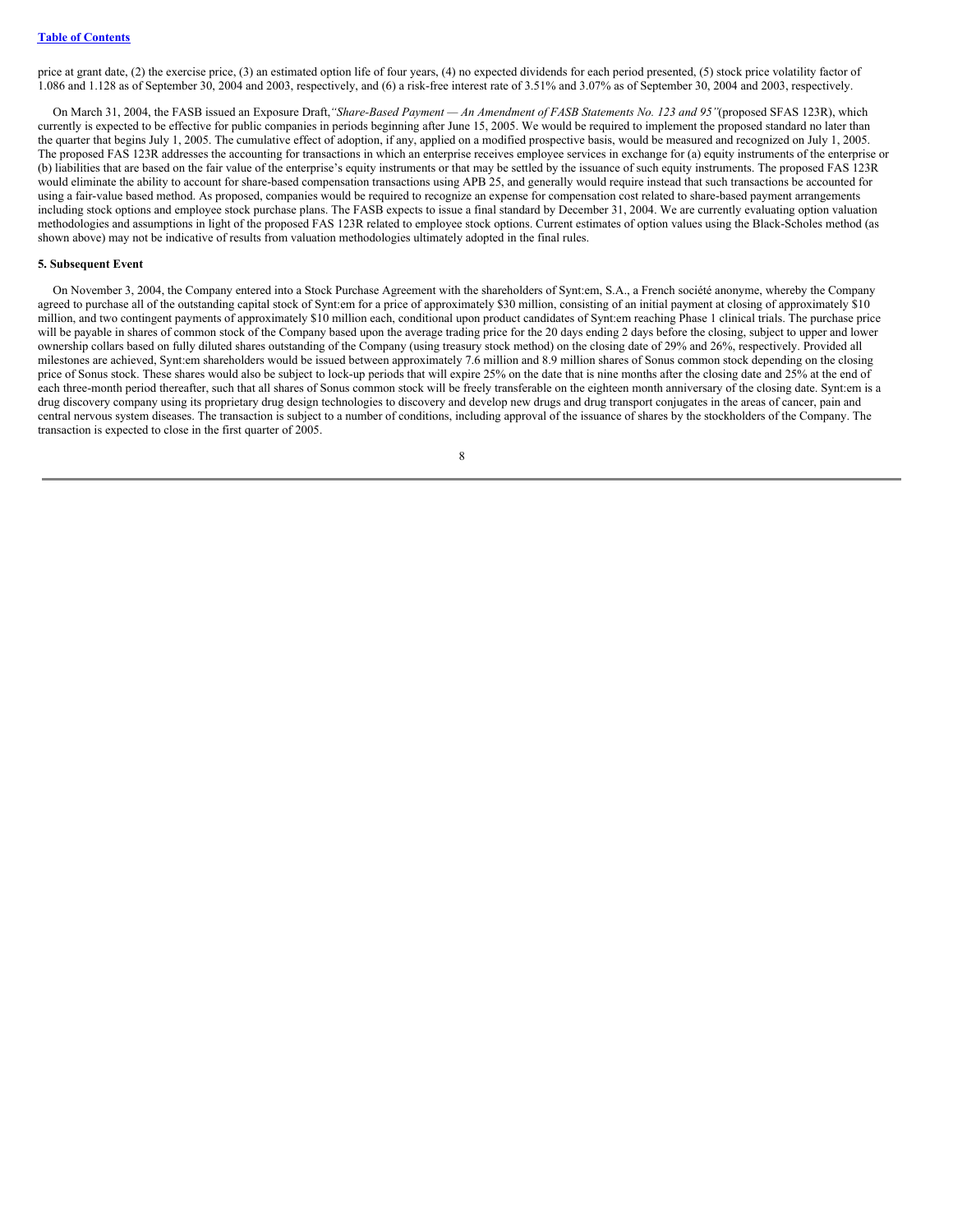#### <span id="page-8-0"></span>**Item 2. MANAGEMENT'S DISCUSSION AND ANALYSIS OF FINANCIAL CONDITION AND RESULTS OF OPERATIONS**

#### **Forward-Looking Statements**

This report contains certain forward-looking statements within the meaning of Section 27A of the Securities Act of 1933, as amended, and Section 21E of the Securities Exchange Act of 1934, as amended, and we intend that such forward-looking statements be subject to the safe harbors created thereby. Examples of these forward-looking statements include, but are not limited to:

- progress and preliminary results of clinical trials;
- anticipated regulatory filings, filing strategies and related requirements and future clinical trials;
- market acceptance of our products and the estimated potential size of these markets;
- our anticipated future capital requirements and the terms of any capital financing; and
- timing and amount of future contractual payments, product revenue and operating expenses.

While these forward-looking statements made by us are based on our current beliefs and judgments, they are subject to risks and uncertainties that could cause actual results to vary from the projections in the forward-looking statements. Please read "Certain Factors That May Affect Our Business and Future Results" below. You should consider the risks below carefully in addition to other information contained in this report before engaging in any transaction involving shares of our common stock. If any of these risks occur, they could seriously harm our business, financial condition or results of operations. In such case, the trading price of our common stock could decline, and you may lose all or part of your investment.

The discussion and analysis set forth in this document contains trend analysis, discussions of regulatory status and other forward-looking statements. Actual results could differ materially from those projected in the forward-looking statement as a result of the following factors, among others:

- dependence on the development and commercialization of products with future prospects heavily dependent on clinical trial results of TOCOSOL® Paclitaxel;
- costs and risks of integration of acquired companies;
- history of operating losses and uncertainty of future financial results;
- uncertainty of governmental regulatory requirements and lengthy approval process;
- dependence on third parties for funding, clinical development, manufacturing and distribution;
- future capital requirements and uncertainty of additional funding;
- dependence on key employees;
- uncertainty of U.S. or international legislative or administrative actions;
- competition and risk of technological obsolescence;
- limited manufacturing experience and dependence on a limited number of contract manufacturers and suppliers;
- ability to obtain and defend patents, protect trade secrets and avoid infringing patents held by third parties;
- limitations on third-party reimbursement for medical and pharmaceutical products;
- acceptance of our products by the medical community;
- potential for product liability issues and related litigation;
- potential for claims arising from the use of hazardous materials in our business;
- continued listing on the Nasdaq National Market; and
- volatility in the value of our common stock.

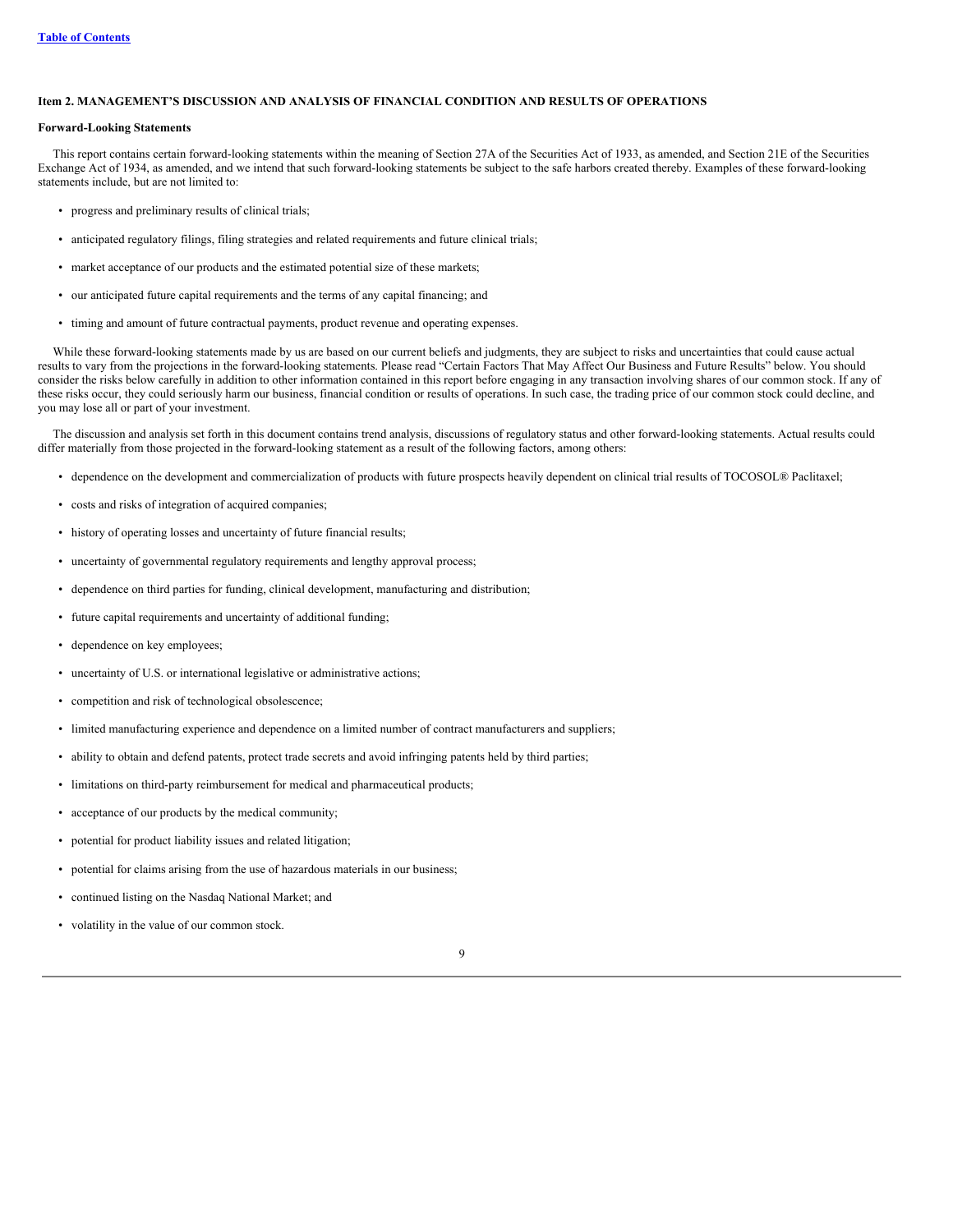#### **MD&A Overview**

In Management's Discussion and Analysis of Financial Condition and Results of Operations we explain the general financial condition and the results of operations for our Company, including:

- an overview of our business;
- results of operations and why those results are different from the prior year; and
- our current capital resources and possible sources of additional funding for future capital requirements.

On November 3, 2004, the Company entered into a Stock Purchase Agreement with the shareholders of Synt:em, S.A., a French société anonyme, whereby the Company agreed to purchase all of the outstanding capital stock of Synt:em for a price of approximately \$30 million, consisting of an initial payment at closing of approximately \$10 million, and two contingent payments of approximately \$10 million each, conditional upon product candidates of Synt: em reaching Phase 1 clinical trials. The purchase price will be payable in shares of common stock of the Company based upon the average trading price for the 20 days ending 2 days before the closing, subject to upper and lower ownership collars based on fully diluted shares outstanding of the Company (using treasury stock method) on the closing date of 29% and 26%, respectively. Provided all milestones are achieved, Synt:em shareholders would be issued between approximately 7.6 million and 8.9 million shares of Sonus common stock depending on the closing price of Sonus stock. These shares would also be subject to lock-up periods that will expire 25% on the date that is nine months after the closing date and 25% at the end of each three-month period thereafter, such that all shares of Sonus common stock will be freely transferable on the eighteen month anniversary of the closing date. Synt:em is a drug discovery company using its proprietary drug design technologies to discovery and develop new drugs and drug transport conjugates in the areas of cancer, pain and central nervous system diseases. The transaction is subject to a number of conditions, including approval of the issuance of shares by the stockholders of the Company. The transaction is expected to close in the first quarter of 2005.

#### **Business Overview**

Sonus Pharmaceuticals is focused on the development of novel drugs for the oncology market that may offer improved administration, tolerability, safety and effectiveness. Our business strategy is as follows:

- develop proprietary formulations of therapeutic drugs utilizing our TOCOSOL drug delivery technology;
- collaborate with other pharmaceutical or biotech companies to apply the TOCOSOL technology to the formulation of their proprietary products or compounds;
- identify and acquire additional therapies and technologies for the treatment or support of cancer patients in order to expand our product pipeline and corporate capabilities; and
- identify and acquire complimentary products and technologies in order to broaden our business and market opportunities.

#### TOCOSOL Drug Delivery Technology

Our proprietary TOCOSOL technology platform has been designed to address the formulation challenges of therapeutic drugs. Development of drugs with our TOCOSOL technology may result in

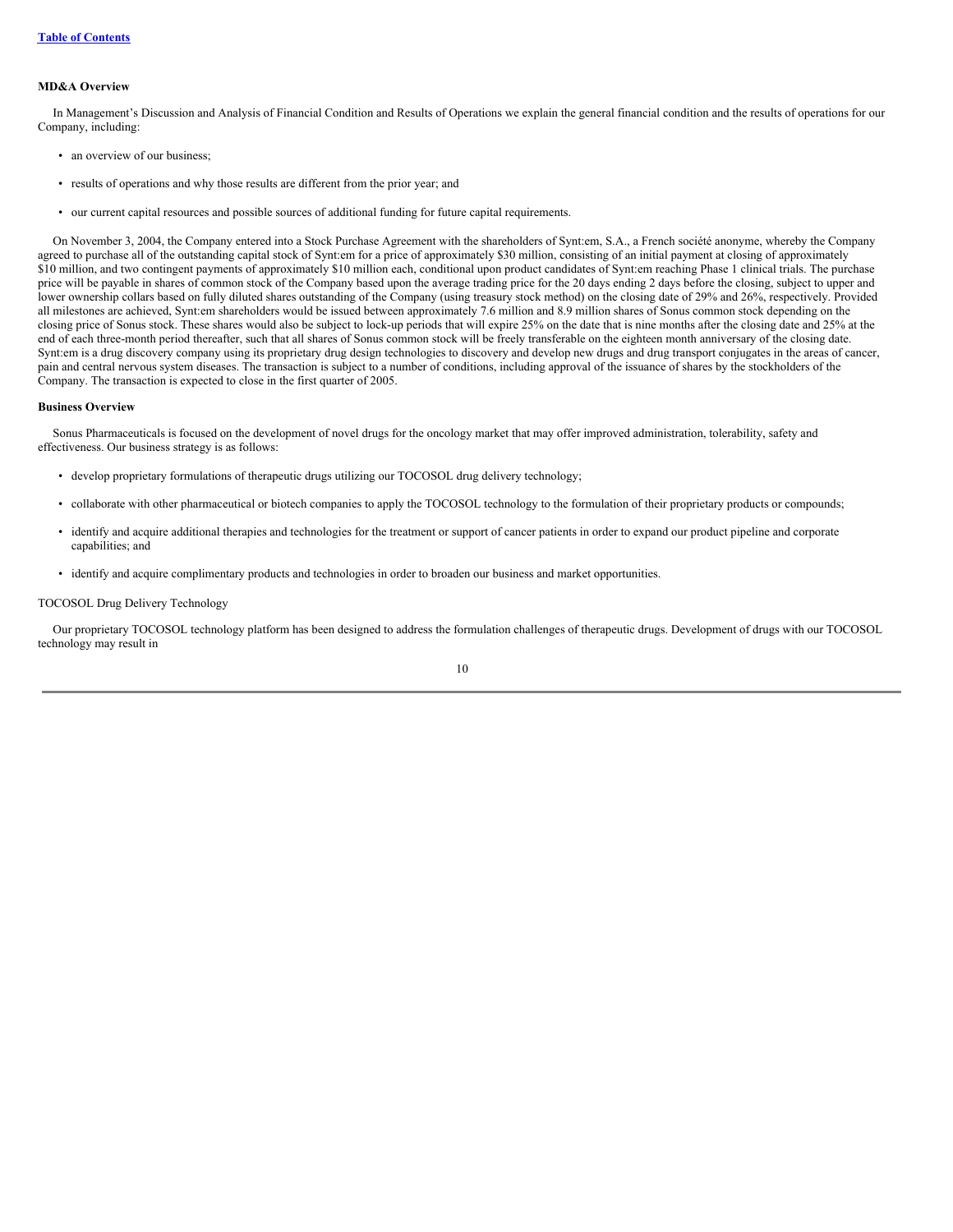#### **Table of [Contents](#page-0-0)**

products with improved dosing convenience, decreased incidences of side effects and equivalent or better efficacy. The TOCOSOL technology uses vitamin E oil (tocopherol) and tocopherol derivatives to solubilize and stabilize drugs, making them easier to formulate and deliver into the body. While the TOCOSOL technology is particularly suited to injectable drugs that are poorly soluble in water, research continues into the application of new versions of this technology that could prove applicable to oral or other routes of delivery.

#### TOCOSOL Paclitaxel

Our lead product, TOCOSOL Paclitaxel, is a novel formulation of paclitaxel, one of the world's most widely prescribed anti-cancer drugs. Paclitaxel, a member of the taxane family of cancer drugs, is the active ingredient in Taxol®, which is approved in the U.S. for the treatment of breast, ovarian and non-small cell lung cancers and Kaposi's sarcoma. Our product, TOCOSOL Paclitaxel, is a ready-to-use, injectable paclitaxel emulsion. We believe that clinical trials to date have demonstrated that TOCOSOL Paclitaxel compares favorably with approved taxane products and other new paclitaxel formulations under development (safety and efficacy remain to be proven); offers the convenience of a ready-to-use formulation that does not require time consuming preparation prior to administration; can be administered to patients by a short 15 minute infusion, compared to the one- to three-hour infusion that is typically required with the currently marketed taxane products; does not require any special I.V. tubing, filters or other apparatus; and does not require dilution, which results in administration of small volumes of 25 to 35 milliliters compared to several hundred milliliters for Taxol®.

We concluded a Phase 1 study for TOCOSOL Paclitaxel in August 2002 with a total of 37 patients. The objectives of the Phase 1 study were to estimate the maximum tolerated dose of TOCOSOL Paclitaxel in patients with advanced cancers, and to evaluate the safety of repeated doses of TOCOSOL Paclitaxel given every three weeks. In the Phase 1 study, 30 of the 37 patients were treated at doses ranging from 175 mg/m<sup>2</sup> to 225 mg/m<sup>2</sup> every three weeks. The maximum tolerated dose (MTD) was estimated to be 200 mg/m<sup>2</sup> every three weeks, slightly higher than the approved dose of Taxol® at 175 mg/m<sup>2</sup> every three weeks. TOCOSOL Paclitaxel was generally well tolerated in all patients treated. All patients in the Phase 1 study had advanced cancers that were no longer responding to previous therapies or for which no standard therapy existed. Five patients with different types of cancers had objective partial responses during the course of the study, including four patients who had previously been treated with taxanecontaining chemotherapy regimens (under the RECIST criteria, partial response is defined as reduction in the sum of the longest tumor dimensions of ³30% for at least four weeks). Dose-limiting toxicities included myalgia (muscle aches), fatigue, and neutropenia (low neutrophilic white cell count). No Grade 4 neuropathy (damage to the peripheral nerves) was seen at or below the estimated MTD levels in the Phase 1 study.

We initiated Phase 2a studies for TOCOSOL Paclitaxel in March 2002 to evaluate the safety and efficacy of TOCOSOL Paclitaxel in ovarian, non-small cell lung and bladder cancers using weekly dosing of the product. These are single agent, open label studies enrolling patients who have had progressive disease despite one regimen of prior chemotherapy but who have not previously had taxane chemotherapy. Each Phase 2a study began with a dose escalation phase to estimate the best tolerated dose of TOCOSOL Paclitaxel using weekly administration. Overall, the best dose estimated for TOCOSOL Paclitaxel given weekly in the Phase 2a trials was 120 mg/m<sup>2</sup>.

Patient enrollment in the Phase 2a clinical trials was completed in the second quarter of 2003, and all patients have been evaluated for initial efficacy results. A total of 120 patients in the ovarian, non-small cell lung and bladder cancer studies are evaluable, which means that the patients have received at least eight weekly cycles of TOCOSOL Paclitaxel and have had at least one CT scan to confirm anti-tumor responses according to the RECIST criteria.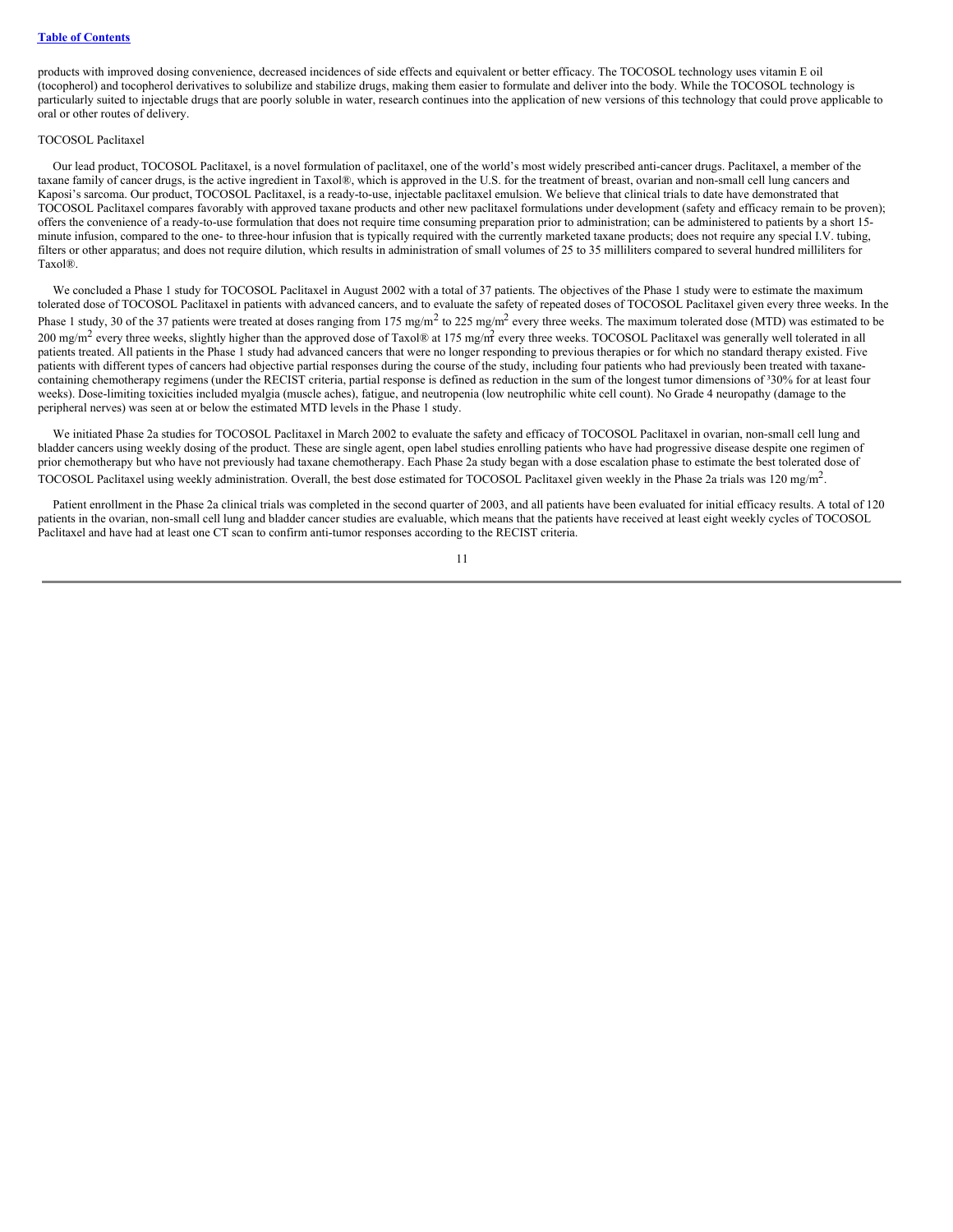In the ovarian cancer study, 51 enrolled patients were evaluable for anti-tumor effect. Twenty of the 51 evaluable patients (39%) were reported as having objective responses, including three complete responses (under the RECIST criteria, complete response is defined as no evidence of remaining tumor, confirmed on two CT scans at least four weeks apart) and 17 partial responses; 16 additional patients were reported to have stable disease.

In the non-small cell lung cancer study, 42 enrolled patients were evaluable for anti-tumor effect. Nine of the 42 evaluable patients (21%) were reported as having objective responses, including three complete responses and six partial responses; 18 additional patients were reported to have stable disease.

In the bladder cancer study, 27 patients enrolled were evaluable for anti-tumor effect. Nine of the 27 evaluable patients (33%) were reported as having objective responses, including two complete responses and seven partial responses; 11 additional patients were reported to have stable disease.

The current Phase 2a clinical efficacy results are summarized in the table below:

|                | No.                          |                                 |                     |                      | <b>Objective Responses (OR)</b> |        |
|----------------|------------------------------|---------------------------------|---------------------|----------------------|---------------------------------|--------|
| Cancer<br>Type | <b>Patients</b><br>Evaluable | <b>Stable</b><br><b>Disease</b> | Partial<br>Response | Complete<br>Response | Total<br>OR                     | $%$ OR |
| Ovarian        | 51                           | 16                              |                     |                      | 20                              | 39%    |
| <b>NSCL</b>    | 42                           | 18                              |                     |                      |                                 | 21%    |
| <b>Bladder</b> | 27                           |                                 |                     |                      | $\Omega$                        | 33%    |

In addition to assessing anti-tumor efficacy, we are also monitoring patients for adverse events in the Phase 2a studies. The most significant adverse events expected with taxanes are peripheral neuropathy and neutropenia. To date, the incidence of Grade 3 or Grade 4 neutropenia across all studies is 36%, which compares favorably to what has been seen following treatment with the marketed paclitaxel products in similar patient populations. The incidence of Grade 3 peripheral neuropathy is 9%, and no patients have experienced Grade 4 peripheral neuropathy. We believe these percentages compare favorably to the reported experience with Taxol® administered at the approved dose of 175 mg/m<sup>2</sup> every three weeks. Dose reductions or treatment delays due to toxicity of any sort are uncommon with TOCOSOL Paclitaxel. At the highest dose tested, 120 mg/m<sup>2</sup> weekly, 70% of planned doses were delivered on schedule at full dose for a median weekly dose across all patients of 105 mg/m<sup>2</sup>. At the 100 mg/m<sup>2</sup> dose level, 84% of doses were delivered on schedule at full dose, for a median weekly dose of 96 mg/m<sup>2</sup>. Paclitaxel-mediated infusion reactions, sometimes called "hypersensitivity reactions" and involving pain, flushing, shortness of breath or chest tightness, were infrequently observed following more than 2,000 administered doses. Only 15% of doses led to a reaction of any severity, and less than 1% of doses led to reactions that were of Grade 3 severity, i.e., requiring supportive treatment. There were no Grade 4 infusion reactions. Again, these frequencies compare favorably with reported rates of infusion reactions upon administration of available paclitaxel products. Investigators have reported that infusion reactions with our product could be ameliorated by temporary (a few minutes) interruption of infusion, while corticosteroid premedications had no effect. Infusion reactions very rarely prevented delivery of intended doses. Overall, we are seeing excellent tolerability of TOCOSOL Paclitaxel over multiple treatment cycles, evidenced by the fact that patients typically do not need to have doses reduced or delayed.

The results of the Phase 2a clinical trials are preliminary at this time and may or may not be indicative of the final results upon completion of the studies.

Our near-term objective is to advance the final clinical development, gain marketing approval and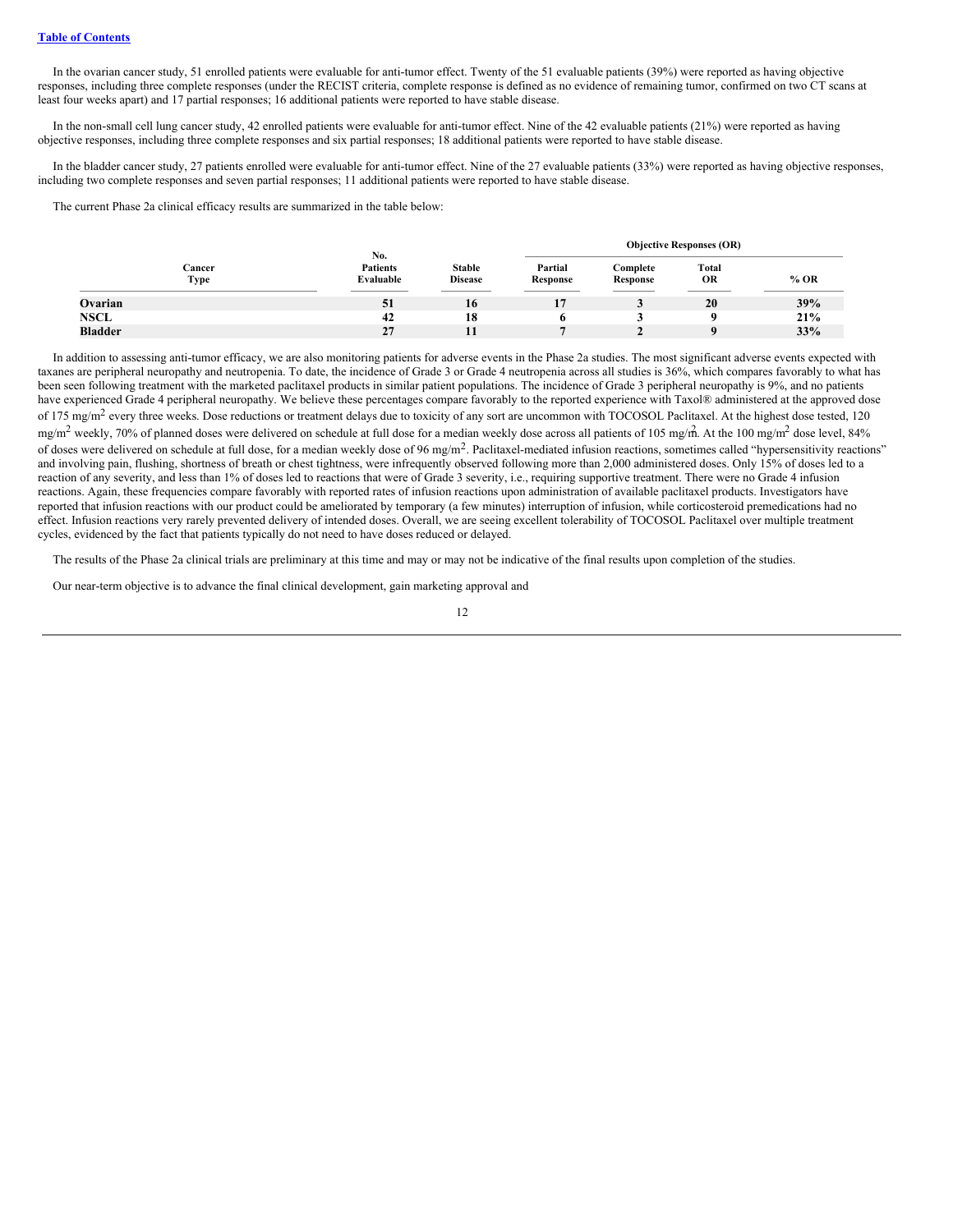then maximize the commercial opportunity of TOCOSOL Paclitaxel. Based on discussions with the U.S. Food and Drug Administration (FDA), we have outlined a regulatory strategy for TOCOSOL Paclitaxel that includes three development paths. Our goal with the regulatory strategy is to gain the fastest possible market entry with a competitive label while in parallel pursuing opportunities to expand the label indications to further differentiate the product. Our strategy for product approval includes parallel development under three separate paths explained below.

- *505(b)(2)*. We will seek initial approval of TOCOSOL Paclitaxel with a 505(b)(2) New Drug Application (NDA) submission, which relies on the FDA's previous findings of safety and effectiveness of an approved product (Taxol®), with additional data supporting changes to the previously approved product (e.g., dosing regimen or formulation). The FDA's use of this approval mechanism is designed to encourage innovation without creating duplicate work, such as conducting studies to demonstrate what is already known about the active ingredient in a drug product. In the fourth quarter of 2003, we initiated a randomized crossover clinical pharmacology study to compare TOCOSOL Paclitaxel and Taxol, with both drugs given at 175 mg/m2 every three weeks (the approved dosing regimen for Taxol). In this trial, which was the first clinical step of our 505(b)(2) regulatory plan, each patient received a single dose of TOCOSOL Paclitaxel and a single dose of Taxol, with the doses given in random order at least three weeks apart. After each dose, multiple blood specimens were taken at specified times over five days to measure the amount of paclitaxel in circulation over time. We also looked at the effects of each drug on blood cell counts and other laboratory tests. Earlier in 2004, we completed enrollment in this study with 36 patients, and based on our preliminary assessment of the data, we believe that TOCOSOL® Paclitaxel is delivering at least as much active drug as Taxol®. We prepared our initial assessment of the data and our proposal for Phase 3 clinical testing of TOCOSOL Paclitaxel, and have requested a faceto-face End of Phase 2 meeting with FDA to discuss the data and our proposed study. This meeting has been confirmed by the FDA. Our original guidance for the possible timing of submission of an NDA seeking approval of TOCOSOL Paclitaxel based on a single confirmatory efficacy trial was that it might occur as early as late 2005 or early 2006. We now believe that it will not be possible for the NDA to be submitted by the end of 2005. The revised estimated timing for submission will be determined once we have reached final agreement with the FDA on the full details and scope of the Phase 3 program. We hope to finalize agreement with the FDA on the Phase 3 clinical study design by year-end. After we reach agreement on the program we intend to pursue a Special Protocol Assessment for the Phase 3 trial of TOCOSOL Paclitaxel as a way of reducing uncertainty in the NDA review and approval process.
- *New indication for taxanes.* Under this component of our strategy, we will pursue approval for the use of TOCOSOL Paclitaxel as a treatment of inoperable or metastatic urothelial transitional cell cancers (mostly urinary bladder cancers), an indication for which there is an unmet medical need for effective, less toxic therapy. In October 2003, we announced that we were granted Fast Track designation by the FDA for the development of TOCOSOL Paclitaxel for this indication. We initiated a Phase 2b study in bladder cancer in the U.S. using weekly dosing of TOCOSOL Paclitaxel in the fourth quarter of 2003. Enrollment in this trial has been challenging to-date due to the limited population of patients in this indication and the inconsistent standard of treatment for it. As previously indicated, we plan to open additional study sights in Europe in early 2005 to augment enrollment in this trial.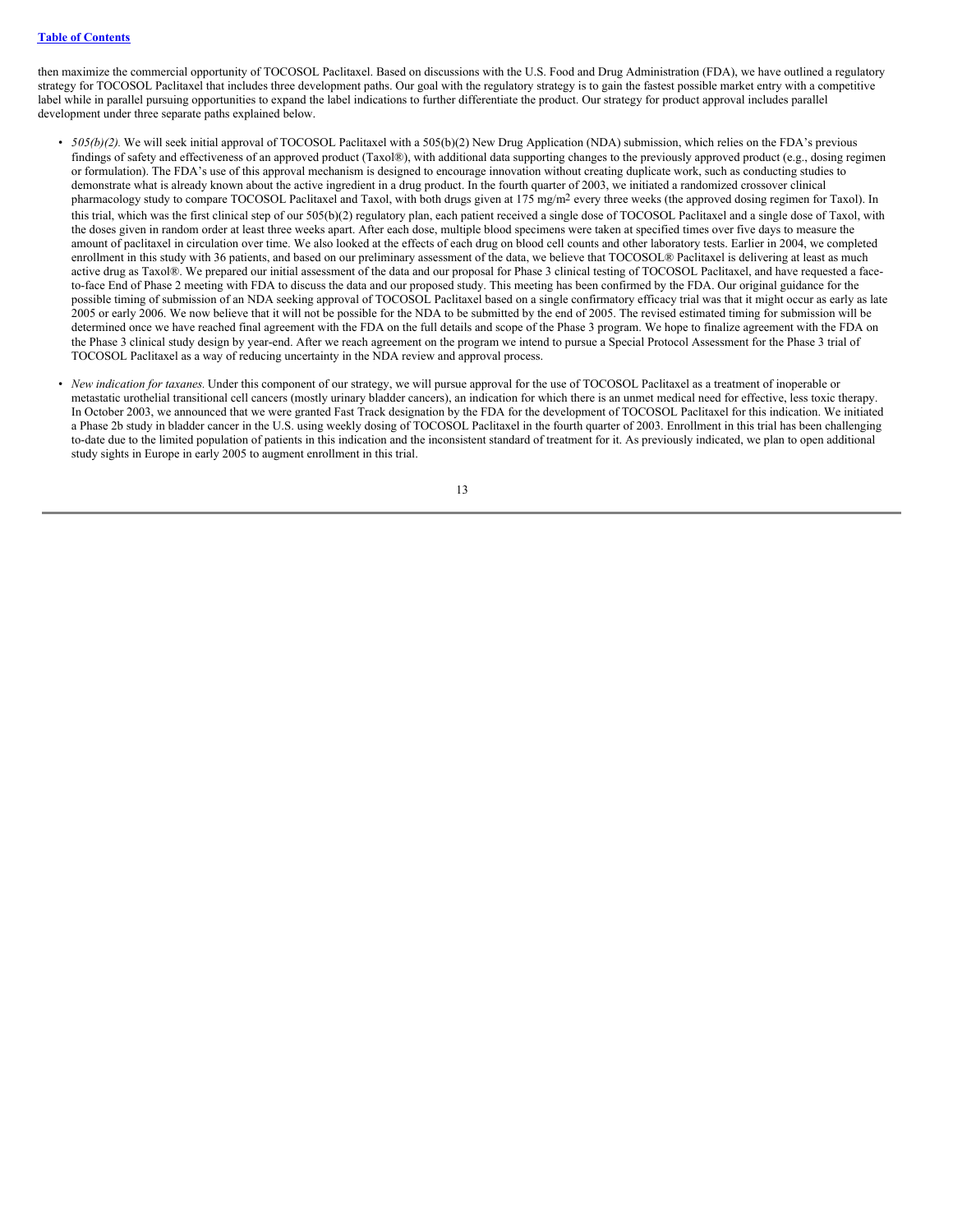#### **Table of [Contents](#page-0-0)**

• *Further differentiation*. We intend to conduct trials in other cancers, for which paclitaxel given once every three weeks is already approved, to support labeling of TOCOSOL Paclitaxel for weekly treatment of those diseases or to use higher doses of TOCOSOL Paclitaxel given every three weeks, potentially leading to greater anti-tumor efficacy. The data from these clinical trials could support Supplemental New Drug Applications (SNDA's) following a 505(b)(2) NDA, if successful, and provide supportive data for both a 505(b)(2) NDA or for a standard 505(b)(1) NDA submission in the event that the 505(b)(2) strategy is unsuccessful. We initiated a Phase 2b study in breast cancer during the third quarter of 2004.

In addition to continuing the clinical development of the product, we are also seeking to secure one or more corporate partners for TOCOSOL Paclitaxel to provide additional funding towards the remaining clinical development costs and also to maximize the commercial success of the product subsequent to product approval.

#### Research Product Pipeline

We continue to invest in the research and development of new products, including those that could extend the application of our TOCOSOL drug delivery technology. We are currently evaluating a number of early stage therapeutic drug formulations utilizing the TOCOSOL technology, including potential product candidates based on the camptothecin molecule. The camptothecin molecule family is poorly soluble and difficult to formulate for administration to humans. There are currently two marketed hydrophilic (water-based) camptothecin analogs that are based on chemical modifications to the camptothecin molecule. Irinotecan, which is marketed under the name Camptosar®, is indicated for treatment of colorectal cancer. Topotecan, which is marketed under the name Hycamtin®, is indicated for treatment of ovarian and non-small cell lung cancers. Our research and development efforts on these product candidates are preliminary and we cannot give any assurance that any of these compounds will be successful or that they will progress to clinical trials. Advancing one or more of these potential products into human clinical trials is dependent on several factors including technological feasibility and commercial opportunity.

We believe that the pending acquisition of Synt:em offers the opportunity to expand our technology base and product candidate pipeline. In addition to our internal research and development efforts, we may consider other acquisitions of complementary products and technologies to expand our product pipeline.

#### Proprietary Technology

We consider the protection of our technology to be important to our business. In addition to seeking U.S. patent protection for our inventions, we are also seeking patent protection in other countries in order to broadly protect our proprietary rights. We also rely upon trade secrets, know-how, continuing technological innovations and licensing opportunities to develop and maintain our competitive position.

Our success will depend, in part, on our ability to obtain and defend patents and protect trade secrets. As of September 30, 2004, six United States patents have issued pertaining to our TOCOSOL® drug delivery platform and other technologies. A patent covering our TOCOSOL® drug delivery platform has also issued in Taiwan. Additional patent applications are pending in the United States and counterpart filings have been made in Europe, Canada and key countries in Asia and Latin America.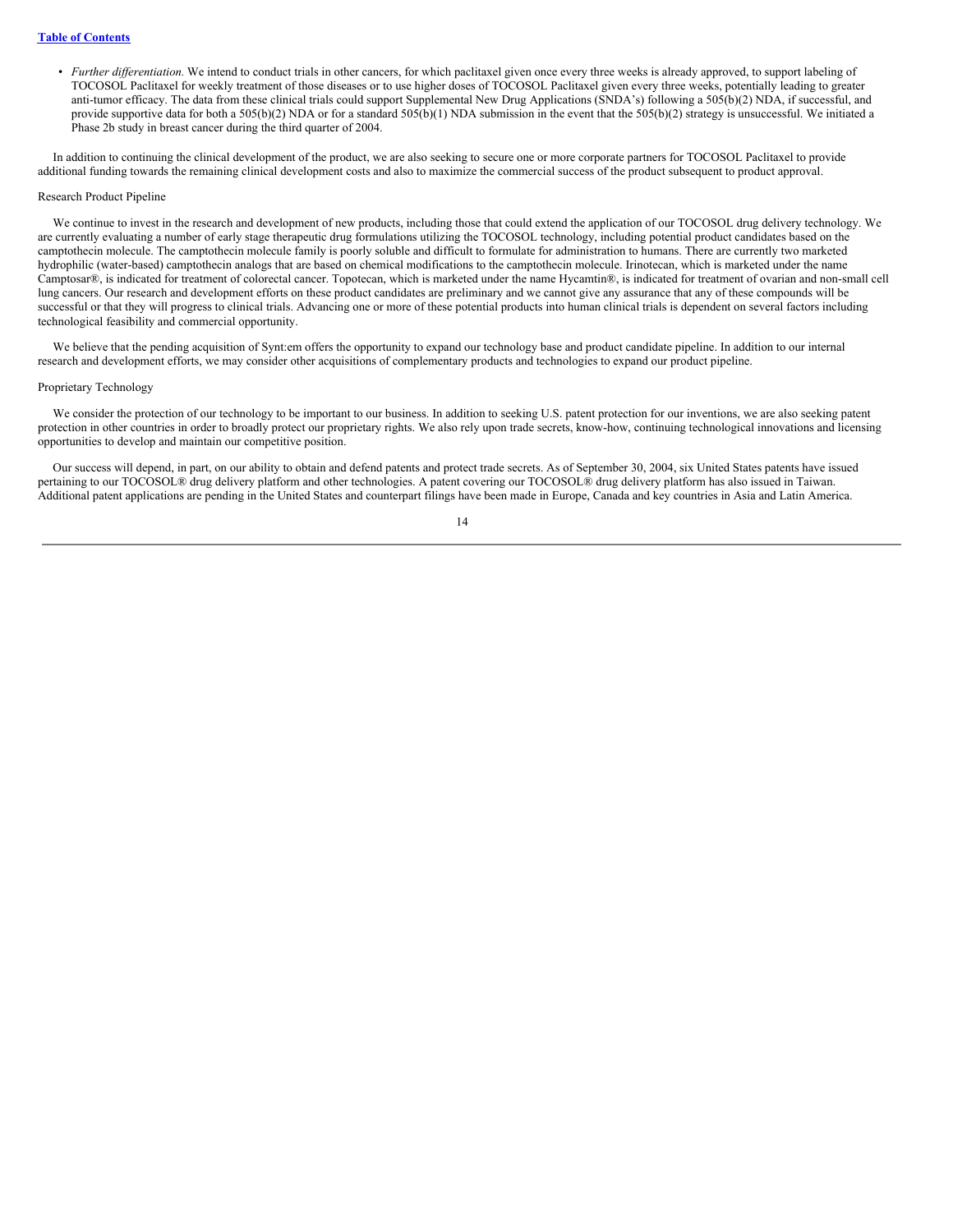#### **Results of Operations**

As of September 30, 2004, our accumulated deficit was approximately \$61.7 million. We expect to continue to incur substantial additional operating losses over the next several years. Such losses have been and may continue to be principally the result of various costs associated with our discovery, research and development programs and the purchase of technology. Substantially all of our working capital in recent years has resulted from equity financings. Historically, substantially all of our revenue has resulted from corporate partnerships and licensing arrangements, and interest income. Our ability to achieve a consistent, profitable level of operations depends in large part on entering into corporate partnerships for product discovery, research, development and commercialization, obtaining regulatory approvals for our products and successfully manufacturing and marketing our products once they are approved. Even if we are successful in the aforementioned activities our operations may not be profitable. In addition, future payments under corporate partnerships and licensing arrangements could be subject to significant fluctuations in both timing and amount. Therefore, our operating results for any period may fluctuate significantly and may not be comparable to the operating results for any other period.

For the three months ended September 30, 2004 and 2003, the Company reported no revenue. For the nine months ended September 30, 2004 and 2003, the Company reported revenue of \$0 and \$25,000, respectively. Revenue for the remainder of 2004 will be dependent on our ability to enter into new collaborative agreements or licensing arrangements with third parties.

For the three months ended September 30, 2004 and 2003, total operating expenses were \$3.7 million and \$2.5 million, respectively. The increase in operating expenses over the prior quarter was primarily due to higher research and development expenses in the current quarter (\$2.4 million for the three months ended September 30, 2004 compared to \$1.8 million for the prior year period) as well as higher general and administrative expenses in the current quarter (\$1.3 million for the three months ended September 30, 2004 compared to \$709,000 for the prior year period). For the nine months ended September 30, 2004 and 2003, total operating expenses were \$11.1 million and \$8.0 million, respectively. The increase in operating expenses over the prior year three and nine month periods was primarily related to higher spending on the clinical trial programs related to our lead cancer product, TOCOSOL Paclitaxel, as it advances through development, as well as increased personnel, business development and Sarbanes-Oxley compliance costs in the current year periods.

For the three months ended September 30, 2004 and 2003, net interest income was \$80,000 and \$40,000, respectively. The increase in net interest income over the prior quarter was primarily due to higher levels of invested cash, cash equivalents and marketable securities in the current quarter. For the nine months ended September 30, 2004 and 2003, net interest income was \$171,000 and \$130,000, respectively. The increase in net interest income over the prior year period was primarily due to higher levels of invested cash, cash equivalents and marketable securities in the current period.

#### **Liquidity and Capital Resources**

We have historically financed operations with proceeds from equity financings and payments under contractual agreements with third parties. At September 30, 2004, we had cash, cash equivalents and marketable securities totaling \$25.0 million compared to \$19.7 million at December 31, 2003. The increase was primarily due to the \$14.4 million in net proceeds from the private placement of 2.9 million shares of common stock in May 2004, \$1.4 million in proceeds from the issuance of 345,000 shares of common stock from the exercise of common stock warrants and \$241,000 in proceeds from

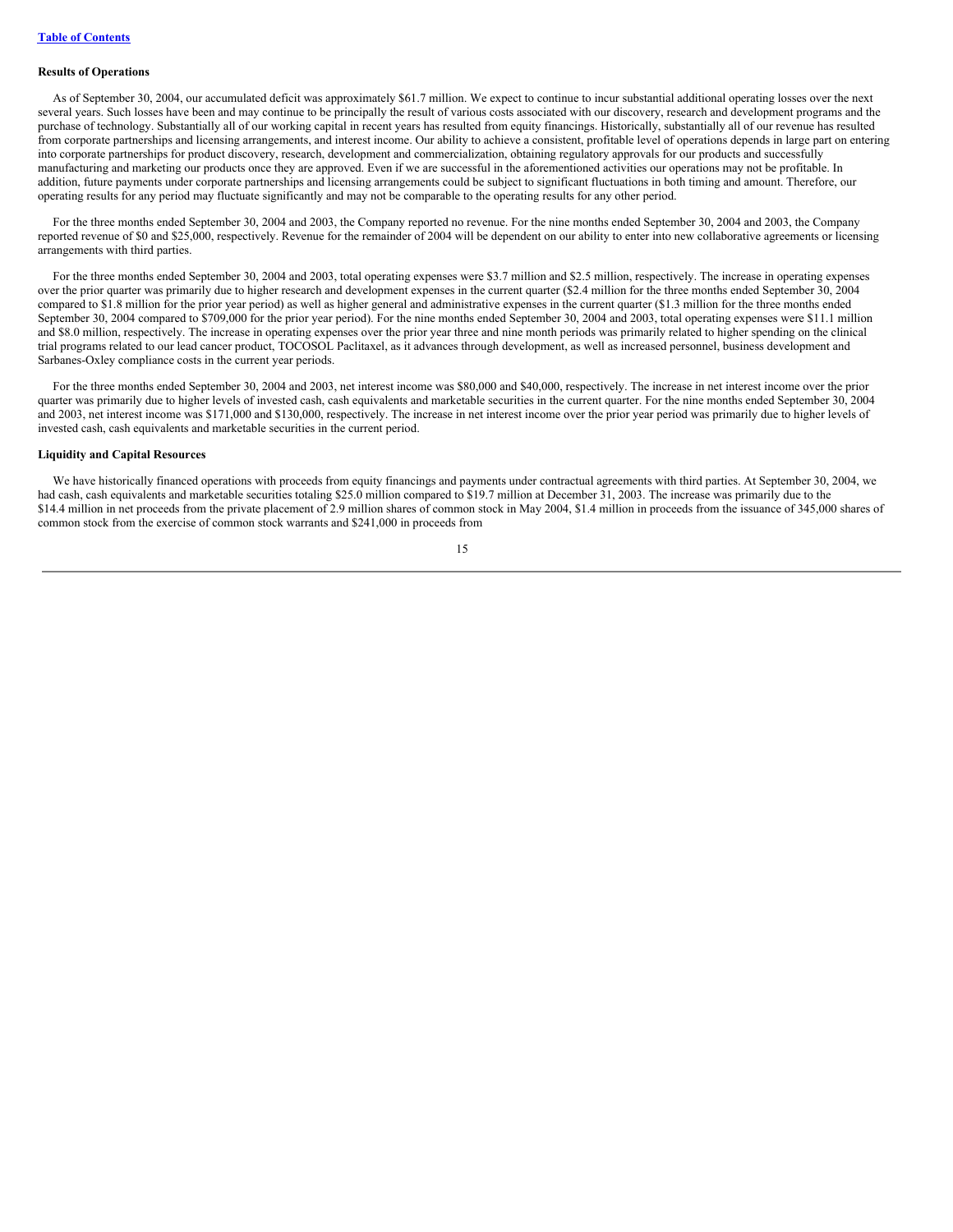the issuance of 145,000 shares of common stock under employee benefit programs. These increases were offset in part by the \$11.0 million net loss for the first nine months of 2004.

We expect that our cash requirements will continue to increase in future periods due to development costs associated with TOCOSOL Paclitaxel and other product candidates. There will also be additional cash requirements associated with our proposed acquisition, future operations and product development costs of Synt:em. Based on our current operating plan, including planned clinical trials, other product development costs, and operations of Synt:em, we estimate that existing cash, cash equivalents and marketable securities will be sufficient to meet our cash requirements for at least the next nine months. Our current operating plans include additional equity financing in 2005, which if successful, will provide us with a minimum of 12 months of cash. If we are unable to raise additional cash in 2005 through either an equity financing or business partnerships, we have the ability to scale back operations such that we would have 12 months of cash. In addition to funding planned in 2005, we will need additional capital to complete the development of TOCOSOL Paclitaxel and other product candidates. Our future capital requirements depend on many factors including:

- timing and costs of preclinical development, clinical trials and regulatory approvals;
- drug discovery and research & development, including the operations of Synt:em;
- entering into new collaborative or product license agreements;
- timing and costs of technology transfer associated with manufacturing and supply agreements;
- our ability to obtain and timing of payments, if any, under collaborative partner agreements; and
- costs related to obtaining, defending and enforcing patents.

Any future equity financing, if available, may result in substantial dilution to existing stockholders, and debt financing, if available, may include restrictive covenants. If we are unable to raise additional financing in 2005 and beyond, we will have to substantially reduce our expenditures, scale back the development of our products and new product research and development, or out license products that we otherwise would seek to commercialize ourselves, which could seriously harm our business, and explore other strategic alternatives.

We have contractual obligations in the form of capital leases, operating leases and leasehold financing arrangements. We have remaining contractual obligations through 2007 under our operating leases of \$2.0 million and \$160,000 under our capital lease and leasehold financing agreements. The following table summarizes our contractual obligations as of September 30, 2004:

|                                           |             |                     | Obligations due by period |                                 |                      |
|-------------------------------------------|-------------|---------------------|---------------------------|---------------------------------|----------------------|
| <b>Contractual Obligations</b>            | Total       | Less than<br>1 vear | $1 - 3$<br>vears          | $3-5$<br>vears                  | More than<br>5 years |
| Capital lease/lease financing obligations | \$159,824   | \$111.215           | 48,609                    | $\hspace{0.1mm}-\hspace{0.1mm}$ |                      |
| Operating lease obligations               | 1,984,567   | 688,031             | 1,295,336                 | 1,200                           |                      |
| Total:                                    | \$2,144,391 | \$799,246           | \$1,343,945               | \$1,200                         |                      |

16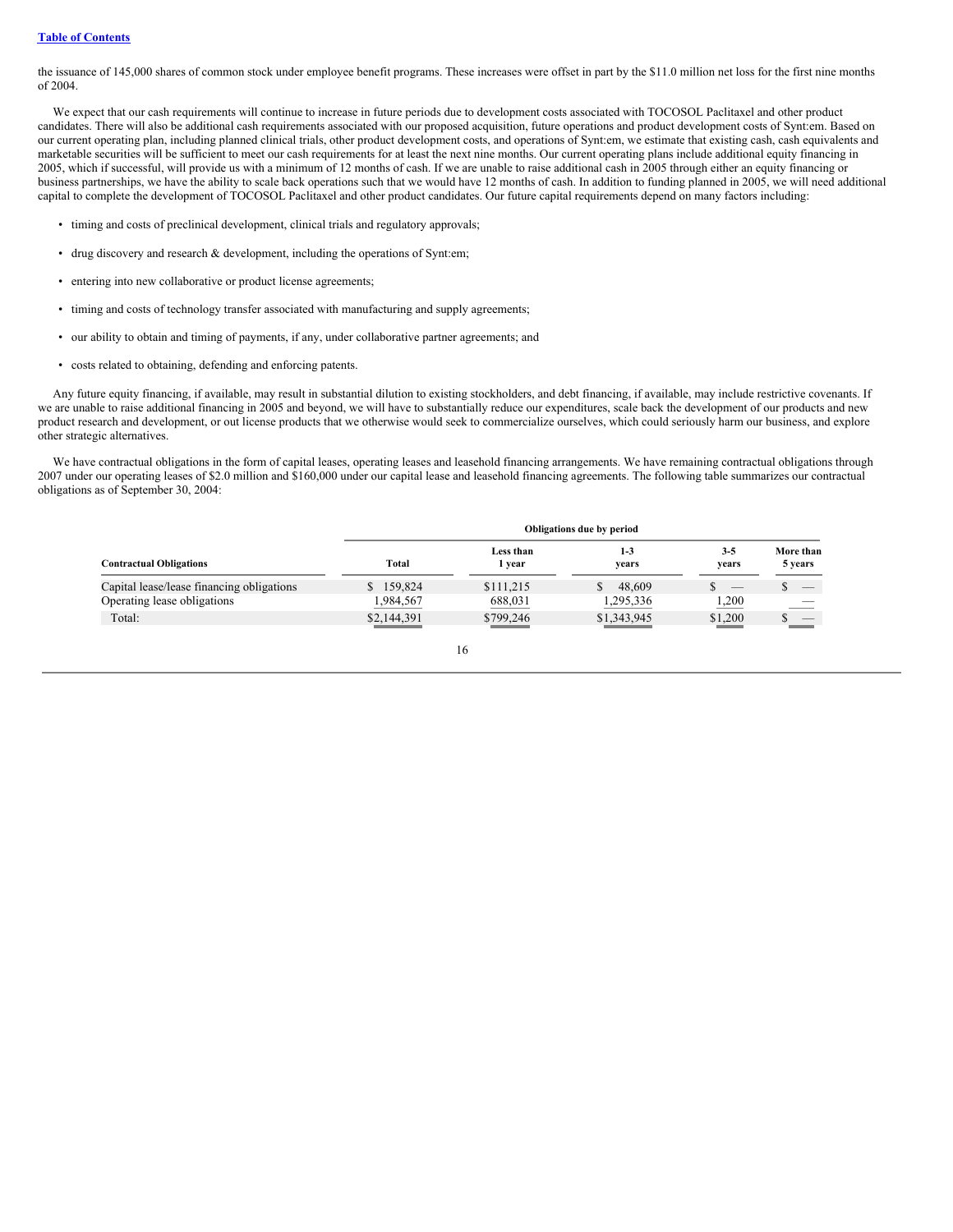## **Critical Accounting Policies and Estimates**

The preparation of the financial statements requires management to make estimates and assumptions that affect the reported amounts of liabilities at the date of the financial statements and the reported amounts of revenue and expenses during the reporting period. On an on-going basis, management evaluates its estimates and judgements including those related to revenue recognition and research and development costs. Management bases its estimates and judgements on historical experience and on various other factors that are believed to be reasonable under the circumstances. Actual results may differ from these estimates under different assumptions or conditions.

- *Revenue Recognition*. Since inception, the Company has generated revenue from collaborative agreements, licensing fees and from the assignment of developed and patented technology. Revenue is recorded as earned based on the performance requirements of the contract, generally as the services are performed. The Company recognizes revenue from non-refundable, up front license fees and proceeds from the assignment of technology when delivery has occurred and no future obligations exist. Royalties from licensees are based on third-party sales and recorded as earned in accordance with contract terms, when third-party results are reliably measured and collection is reasonably assured. Payments received for which the earnings process is not complete are classified as deferred revenue.
- *Research and Development Costs*. These items including personnel costs, supplies, depreciation and other indirect research and development costs are expensed as incurred. In instances where the Company enters into agreements with third parties for research and/or clinical trial activities, costs are expensed the earlier of when amounts are due or when services are performed.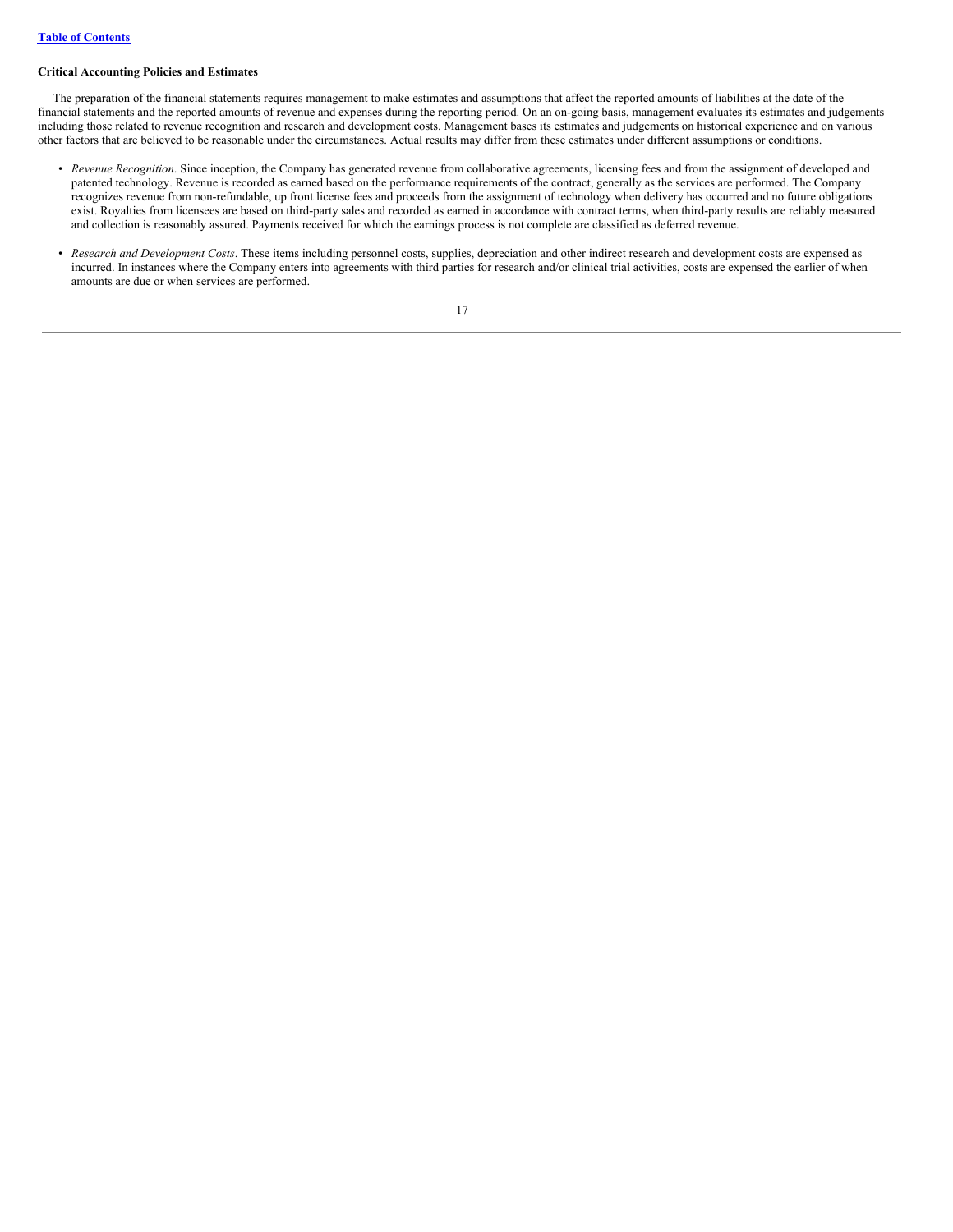#### **Certain Factors That May Affect Our Business and Future Results**

#### *If we fail to develop products, then we may never realize revenue from product commercialization.*

A key element of our business strategy is to utilize our technologies for the development and commercialization of products that utilize our drug delivery technology. Most of our attention and resources are directed to the development of TOCOSOL, a drug delivery technology that provides a novel approach to the formulation of water insoluble compounds for therapeutic applications. Significant expenditures in additional research and development, clinical testing, regulatory, manufacturing, and sales and marketing activities will be necessary in order for us to demonstrate the efficacy of our products, or commercialize any products developed with our technology. There can be no assurance that TOCOSOL based products under development or any future products will be safe or efficacious. If the TOCOSOL based products under development are ultimately ineffective in treating cancer, do not receive the necessary regulatory approvals or do not obtain commercial acceptance, we will be materially adversely affected.

Even if we are successful in developing our products, there is no assurance that such products will receive regulatory approval or that a commercially viable market will develop. While it is our strategy to develop additional products under our drug delivery technology by entering into feasibility study agreements with companies who own active compounds, there can be no assurance that we will enter into any feasibility studies. Moreover, there can be no assurance that these feasibility studies will result in development or license agreements. Without feasibility studies or development or license agreements, we may need to scale back or terminate our efforts to develop other products using our drug delivery technology.

We may not be able to effectively or completely integrate the business and operations of Synt:em, which may cause the market price of our common stock to decline *significantly.*

We have entered into a Stock Purchase Agreement to acquire Synt:em. The closing of the transaction is subject to a number of conditions, including approval of our stockholders of the issuance of shares.

In connection with our acquisition of Synt:em, we face several significant challenges in integrating the business and operations of Synt:em with our own. There is no guarantee that we will be able to achieve the integration in an effective, complete, timely or cost-efficient manner. The acquisition of Synt:em will significantly increase our size, including with respect to number of employees and facilities. The integration of Synt:em with our operations involves substantial risks, including:

- our ability to finance the increased costs associated with development of the Synt:em operations and product development;
- our ability to integrate the products of Synt:em so they compliment our own;
- our ability to continue the production and development of the Synt:em products and underlying technology;
- our ability to retain key personnel who remain employed with Synt:em following the acquisition, and our ability to replace key personnel who do not remain employed with Synt:em following the acquisition;
- our ability to manufacture and pursue the development of the Synt:em products;
- our ability to successfully integrate the different corporate culture of Synt:em;
- our ability to integrate the international operations of Synt:em;
- our ability to expand our financial and management controls and reporting systems and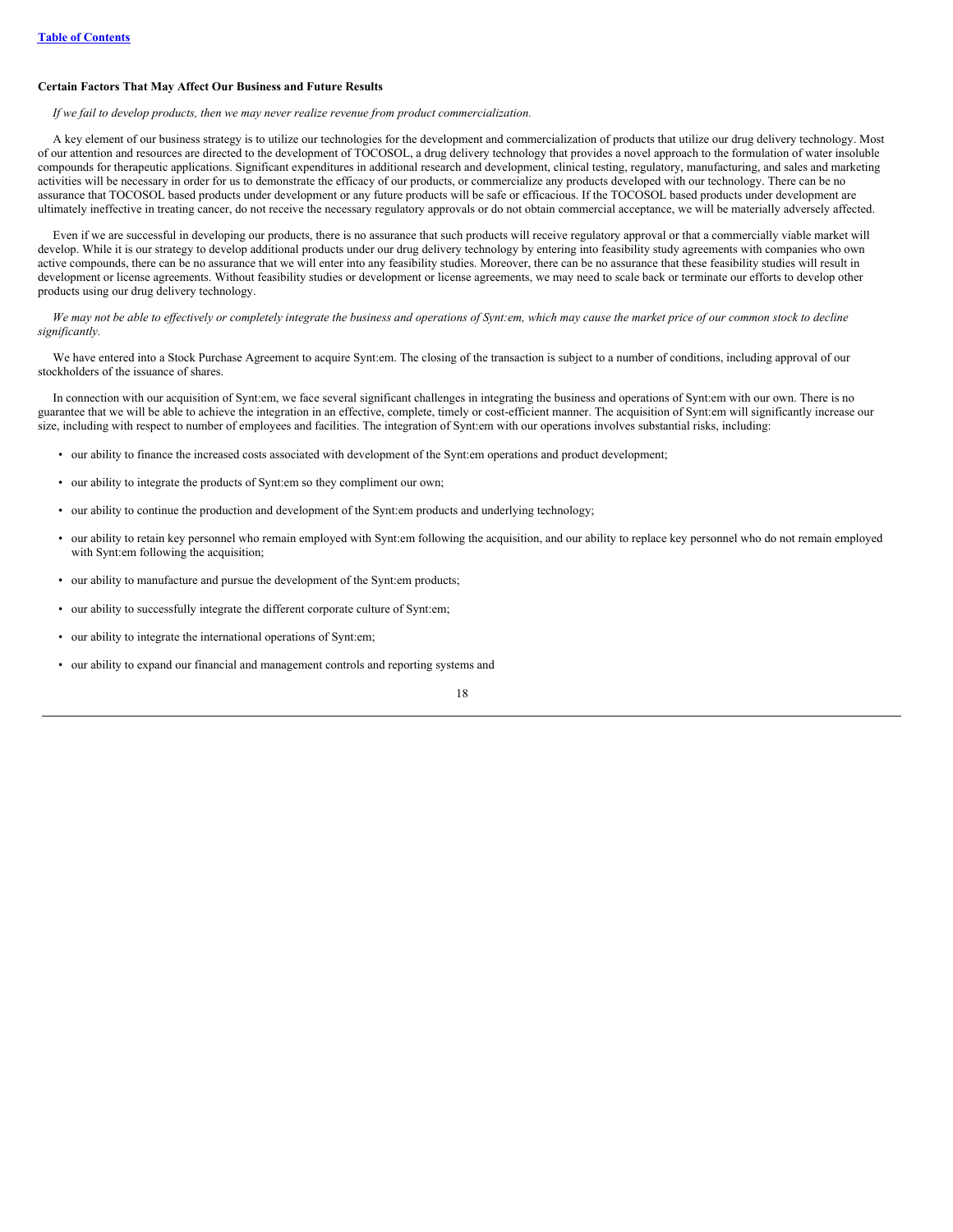procedures including those related to the Sarbanes-Oxley Act of 2002, necessary for the integration and management of Synt:em;

- our ability to realize expected synergies resulting from the acquisition;
- diversion of management's time and attention;
- administrative integration and elimination of redundancies;
- assumption of unknown or contingent liabilities, or other unanticipated events or circumstances;

We cannot guarantee that the business and operations of Synt:em will achieve the anticipated strategies and operating results. We may in the future choose to not pursue the development of certain product candidates of Synt:em, which could require us to record losses relating to the termination of such programs. Any of the foregoing risks could materially harm our business, financial conditions and results of operations.

In addition, we may continue to consider acquisitions of other companies, technologies and complimentary products in the future to expand our product offerings and technology base to further our strategic goals. We expect that we would face the same and other similar risks as referenced above in connection with any such future acquisitions.

#### We have a history of operating losses which we expect will continue and we may never become profitable.

We have experienced significant accumulated losses since our inception, and are expected to incur net losses for the foreseeable future. These losses have resulted primarily from expenses associated with our research and development activities, including nonclinical and clinical trials, and general and administrative expenses. As of September 30, 2004, our accumulated deficit totaled \$61.7 million. We anticipate that our operating losses will continue as we further invest in research and development for our products. We will incur additional costs and expenses in connection with the acquisition and operations of Synt:em. We will not generate any product revenue unless and until we receive regulatory approval, which is not likely to occur in the near future. Even if we generate significant product revenue, there can be no assurance that we will be able to achieve or sustain profitability. Our results of operations have varied and will continue to vary significantly and depend on, among other factors:

- timing and costs of preclinical development, clinical trials and regulatory approvals;
- drug discovery and research & development, including the operations of Synt:em;
- entering into new collaborative or product license agreements;
- timing and costs of technology transfer associated with manufacturing and supply agreements;
- our ability to obtain, and timing of payments, if any, under collaborative partner agreements; and
- costs related to obtaining, defending and enforcing patents.

Governmental regulatory requirements are lengthy and expensive and failure to obtain necessary approvals will prevent us or our partners from commercializing a *product.*

We are subject to uncertain governmental regulatory requirements and a lengthy approval process for our products prior to any commercial sales of our products. The development and commercial use of our products are regulated by the U.S. Food and Drug Administration, or FDA, the European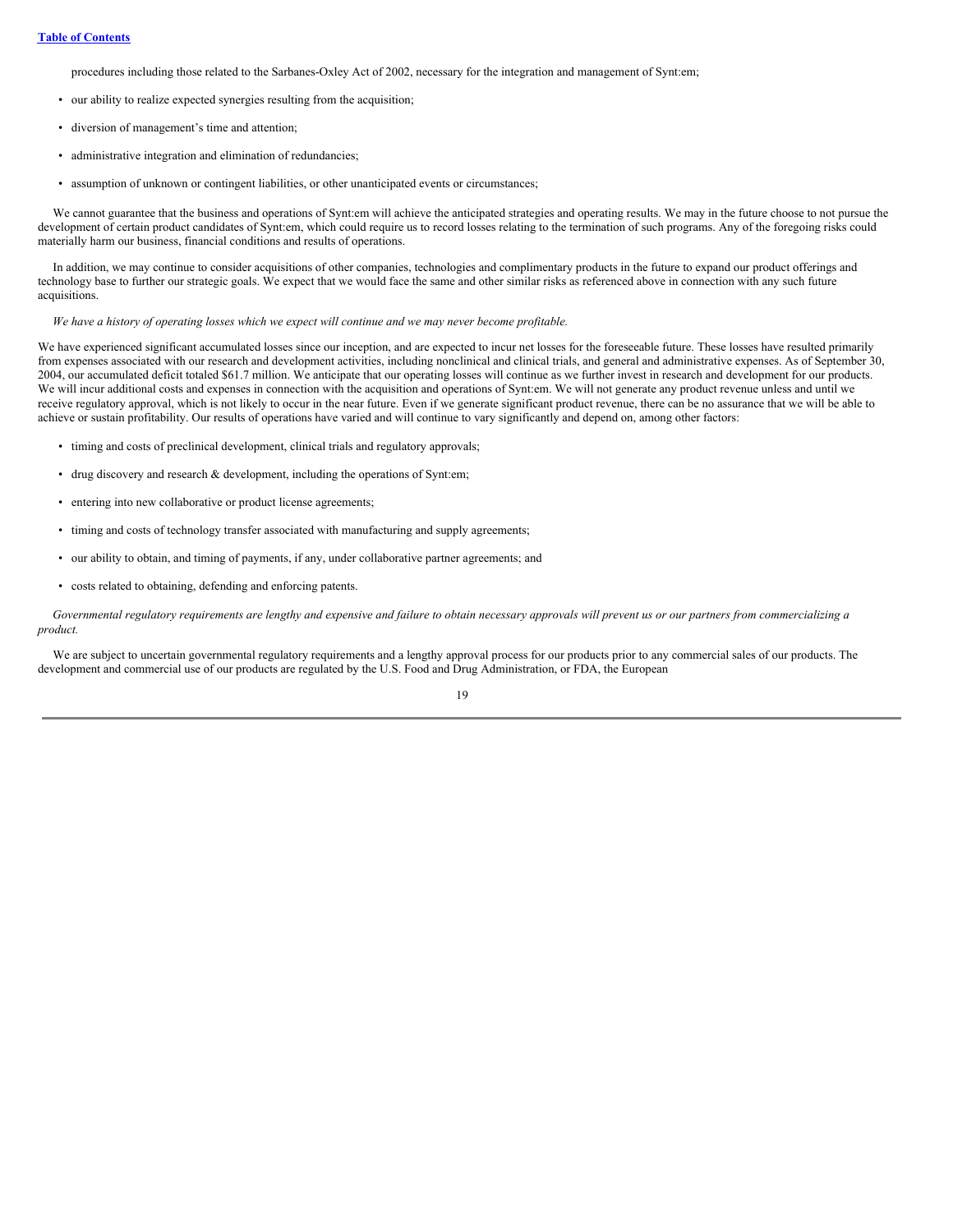#### **Table of [Contents](#page-0-0)**

Medicines Evaluation Agency, or EMEA, and comparable regulatory agencies in other countries. The regulatory approval process for new products is lengthy and expensive. Before we can submit an application to the FDA and comparable international agencies, the product candidate must undergo extensive testing, including animal studies and human clinical trials that can take many years and require substantial expenditures. Data obtained from such testing may be susceptible to varying interpretations, which could delay, limit or prevent regulatory approval. In addition, changes in regulatory policy for product approval may cause additional costs in our efforts to secure necessary approvals.

Our drug delivery products are subject to significant uncertainty because they are in the early to middle stages of development and are subject to regulatory approval. The results of preclinical and clinical testing of our products are uncertain and regulatory approval of our products may take longer or be more expensive than anticipated, which could have a material adverse affect on our business, financial condition and results of operations. There can be no assurance that the FDA will agree to our proposed 505(b) (2) regulatory strategy. We cannot predict if or when any of our products under development will be commercialized.

#### *We depend on third parties for funding, clinical development, manufacturing and distribution.*

We are dependent, and may in the future be dependent, on third parties for funding or performance of a variety of key activities including research, clinical development, manufacturing, marketing, sales and distribution of our products. Our current business strategy is to enter into agreements with third parties both to license rights to our potential products and to develop and commercialize new products. We currently do not have any arrangements with third parties in place, which will provide any funding to the Company. If we are unable to establish these arrangements with third parties, if they are terminated or the collaborations are not successful, we will be required to identify alternative partners to fund or perform research, clinical development, manufacturing, marketing, sales and/or distribution, which could have a material adverse effect on our business, financial condition and results of operations. Our success depends in part upon the performance by these collaborators of their responsibilities under these arrangements. We have no control over the resources that any potential partner may devote to the development and commercialization of products under these collaborations and our partners may fail to conduct their collaborative activities successfully or in a timely manner.

#### We will need additional capital in the future, and if it is not available on terms acceptable to us, or at all, we may need to scale back our development and *commercialization activities.*

Our development efforts to date have consumed and will continue to require substantial amounts of cash. Based on our current operating plan, including planned clinical trials, other product development costs, and operations of Synt:em, we estimate that existing cash, cash equivalents and marketable securities will be sufficient to meet our cash requirements for at least the next nine months. Our current operating plans include additional equity financing in 2005, which if successful, will provide us with a minimum of 12 months of cash. If we are unable to raise additional cash in 2005 through either an equity financing or business partnerships, we have the ability to scale back operations such that we would have 12 months of cash. We will need additional capital to complete the development of TOCOSOL Paclitaxel and other product candidates. Our future capital requirements depend on many factors including:

- timing and costs of preclinical development, clinical trials and regulatory approvals;
- entering into new collaborative or product license agreements;
- timing and costs of technology transfer associated with manufacturing and supply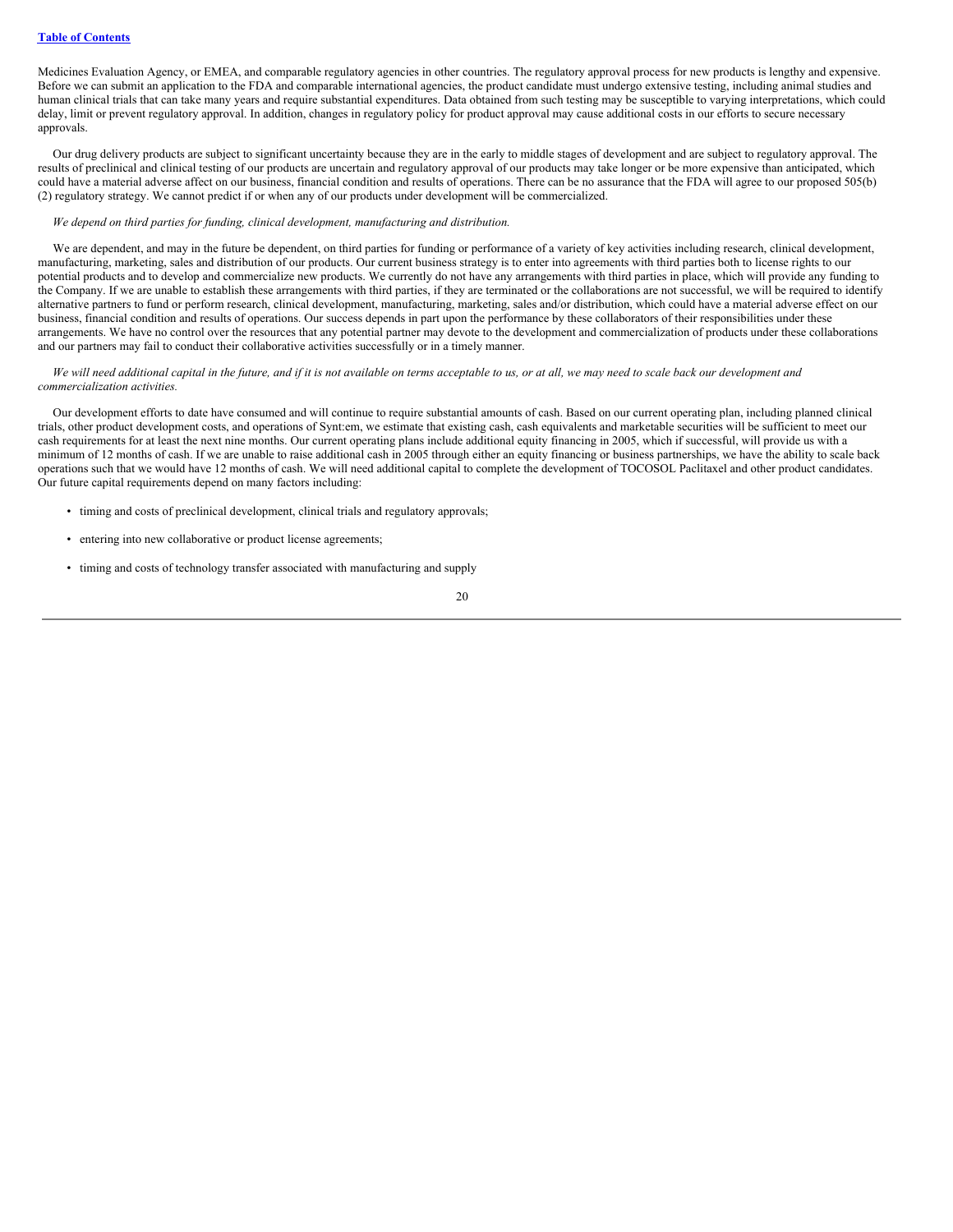agreements;

- our ability to obtain and timing of payments, if any, under collaborative partner agreements; and
- costs related to obtaining, defending and enforcing patents.

Any future equity financing, if available, may result in substantial dilution to existing stockholders, and debt financing, if available, may include restrictive covenants. If we are unable to raise additional financing in 2005 and beyond, we will have to substantially reduce our expenditures, scale back the development of our products and new product research and development, or out license products that we otherwise would seek to commercialize ourselves, which could seriously harm our business, and explore other strategic alternatives.

#### If we lose our key personnel or are unable to attract and retain qualified scientific and management personnel, we may be unable to become profitable.

We are highly dependent on our key executives. The loss of any of these key executives or the inability to recruit and retain qualified scientific personnel to perform research and development and qualified management personnel could have a material adverse effect on our business, financial condition and results of operations. There can be no assurance that we will be able to attract and retain such personnel on acceptable terms, if at all, given the competition for experienced scientists and other personnel among numerous medical and pharmaceutical companies, universities and research institutions.

#### Future U.S. or international legislative or administrative actions also could prevent or delay regulatory approval of our products.

Even if regulatory approvals are obtained, they may include significant limitations on the indicated uses for which a product may be marketed. A marketed product also is subject to continual FDA, EMEA and other regulatory agency review and regulation. Later discovery of previously unknown problems or failure to comply with the applicable regulatory requirements may result in restrictions on the marketing of a product or withdrawal of the product from the market, as well as possible civil or criminal sanctions. In addition, if marketing approval is obtained, the FDA, EMEA or other regulatory agency may require post-marketing testing and surveillance programs to monitor the product's efficacy and side effects. Results of these post-marketing programs may prevent or limit the further marketing of a product.

The development of pharmaceutical products in general and the development of paclitaxel reformulations in particular is extremely competitive, and if we fail to compete *ef ectively, it would negatively impact our business.*

Competition in the development of pharmaceutical products is intense and expected to increase. We also believe that other medical and pharmaceutical companies will compete with us in the areas of research and development, acquisition of products and technology licenses, and the manufacturing and marketing of our products. Success of products in these fields will be based primarily on:

- efficacy;
- safety;
- price;

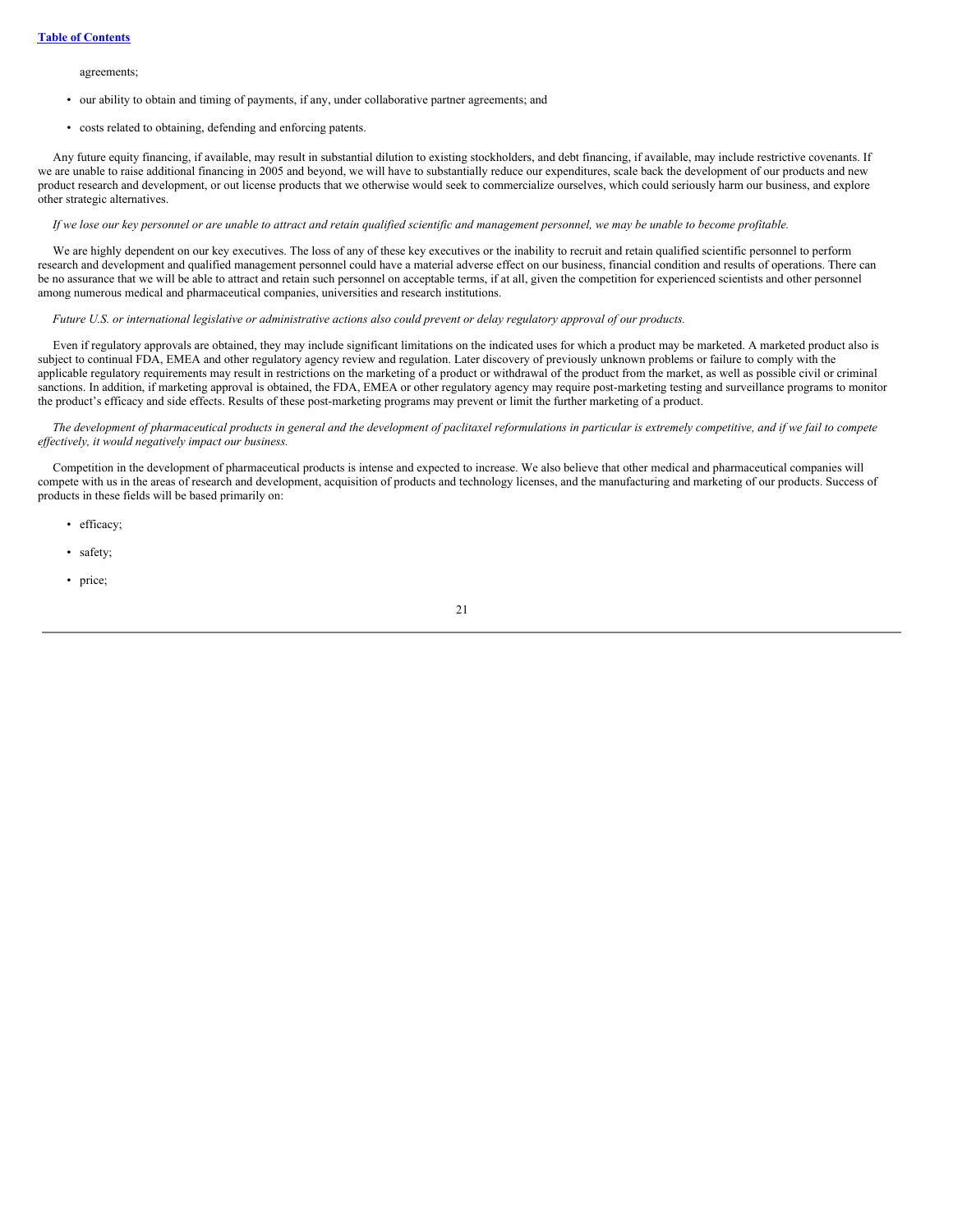- ease of administration;
- breadth of approved indications; and
- physician, healthcare payor and patient acceptance.

Several other companies are developing paclitaxel reformulations with a goal of delivering a more effective and tolerable therapy than the approved paclitaxel products. Some of these products are further in development than TOCOSOL Paclitaxel and may achieve regulatory approval before our product. In addition, Aventis has a taxane product, Taxotere®, which is similar to paclitaxel and is marketed for the treatment of breast and non-small cell lung cancers. As a result of the increased competition, the price for paclitaxel products has been under pressure and may drop significantly before we achieve regulatory approval.

Many of our competitors and potential competitors, including large pharmaceutical, chemical and biotechnology concerns and universities and other research institutions, have substantially greater financial, technical and human resources than we do and have substantially greater experience in developing products, obtaining regulatory approvals and marketing and manufacturing medical products. Accordingly, these competitors may succeed in obtaining FDA approval for their products more rapidly than us. In addition, other technologies or products may be developed that have an entirely different approach that would render our technology and products noncompetitive or obsolete. If we fail to compete effectively, it would have a material adverse effect on our business, financial condition and results of operations.

#### We rely on third party suppliers and manufacturers to produce products that we develop and failure to retain such suppliers and manufacturers would adversely impact *our ability to commercialize our products.*

We currently rely on third parties to supply the chemical ingredients necessary for our drug delivery products. We have entered into supply agreements for the supply of GMP grade paclitaxel, which is the active pharmaceutical ingredient in TOCOSOL Paclitaxel. The chemical ingredients for our products are manufactured by a limited number of vendors. The inability of these vendors to supply medical-grade materials to us could delay the manufacturing of, or cause us to cease the manufacturing of our products. We also rely on third parties to manufacture our products for research and development and clinical trials. SICOR Pharmaceuticals, Inc. is our primary manufacturer of TOCOSOL Paclitaxel for clinical studies and has also agreed to manufacture TOCOSOL Paclitaxel for commercialization. We previously manufactured clinical supplies of TOCOSOL Paclitaxel at other GMP certified contract laboratories. Suppliers and manufacturers of our products must operate under GMP regulations, as required by the FDA, and there are a limited number of contract manufacturers that operate under GMP regulations. Our reliance on independent manufacturers involves a number of other risks, including the absence of adequate capacity, the unavailability of, or interruptions in, access to necessary manufacturing processes and reduced control over delivery schedules. If our manufacturers are unable or unwilling to continue manufacturing our products in required volumes or have problems with commercial scale-up, we will have to identify acceptable alternative manufacturers. The use of a new manufacturer may cause significant interruptions in supply if the new manufacturer has difficulty manufacturing products to our specifications. Further, the introduction of a new manufacturer may increase the variation in the quality of our products.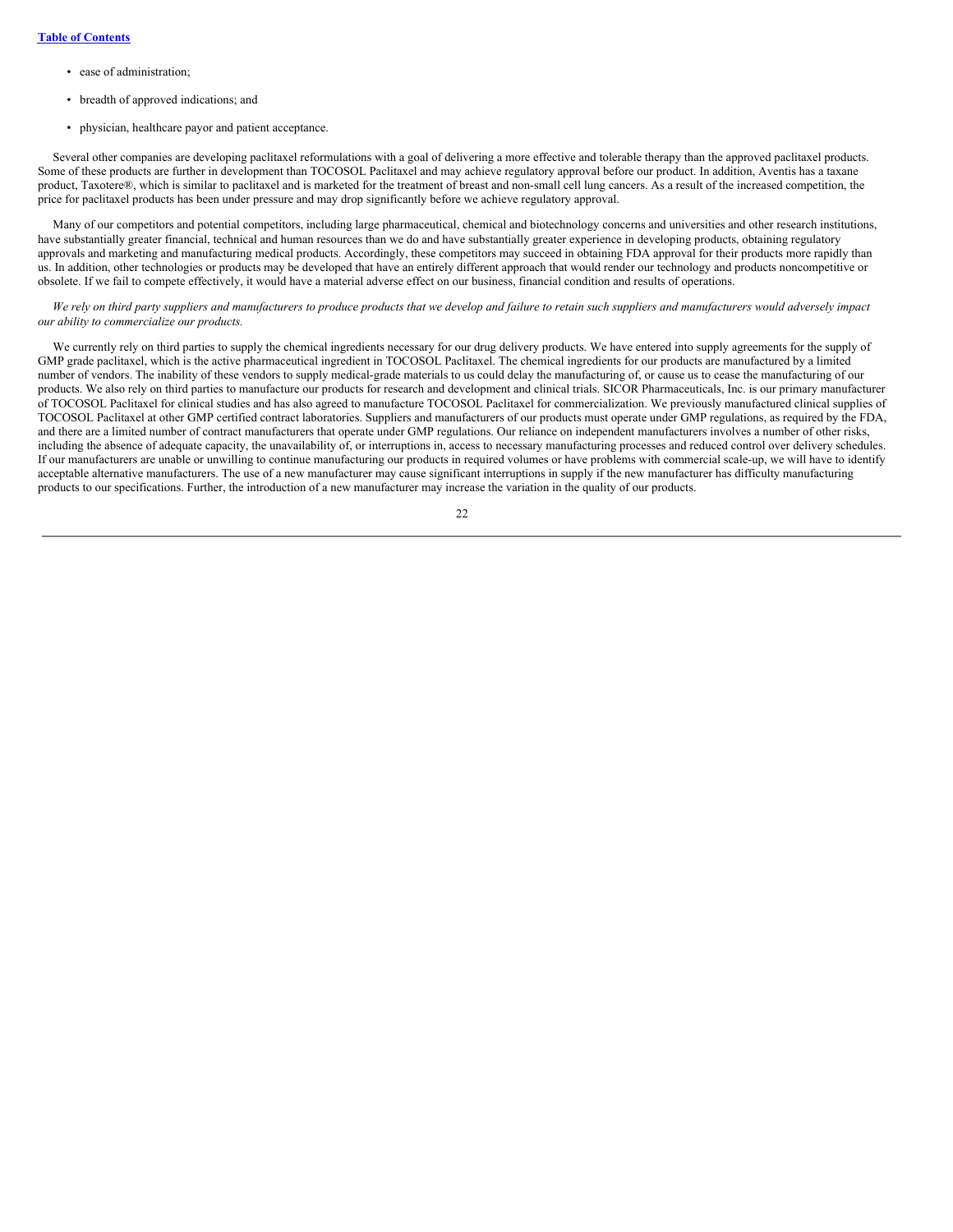#### If we fail to secure adequate intellectual property protection or become involved in an intellectual property dispute, it could significantly harm our financial results and *ability to compete.*

Our success will depend, in part, on our ability to obtain and defend patents and protect trade secrets. As of September 30, 2004, six United States patents have issued pertaining to our TOCOSOL® drug delivery platform and other technologies. A patent covering our TOCOSOL® drug delivery platform has also issued in Taiwan. Additional patent applications are pending in the United States and counterpart filings have been made in Europe, Canada and key countries in Asia and Latin America. The patent position of medical and pharmaceutical companies is highly uncertain and involves complex legal and factual questions. There can be no assurance that any claims which are included in pending or future patent applications will be issued, that any issued patents will provide us with competitive advantages or will not be challenged by third parties, or that the existing or future patents of third parties will not have an adverse effect on our ability to commercialize our products. Furthermore, there can be no assurance that other companies will not independently develop similar products, duplicate any of our products or design around patents that may be issued to us. Litigation may be necessary to enforce any patents issued to us or to determine the scope and validity of others' proprietary rights in court or administrative proceedings. Any litigation or administrative proceeding could result in substantial costs to us and distraction of our management. An adverse ruling in any litigation or administrative proceeding could have a material adverse effect on our business, financial condition and results of operations.

#### *Our commercial success will depend in part on not infringing patents issued to competitors.*

There can be no assurance that patents belonging to competitors will not require us to alter our products or processes, pay licensing fees or cease development of our current or future products. Any litigation regarding infringement could result in substantial costs to us and distraction of our management, and any adverse ruling in any litigation could have a material adverse effect on our business, financial condition and results of operations. Further, there can be no assurance that we will be able to license other technology that we may require at a reasonable cost or at all. Failure by us to obtain a license to any technology that we may require to commercialize our products would have a material adverse effect on our business, financial condition and results of operations. In addition, to determine the priority of inventions and the ultimate ownership of patents, we may participate in interference, reissue or re-examination proceedings conducted by the U.S. Patent and Trademark Office or in proceedings before international agencies with respect to any of our existing patents or patent applications or any future patents or applications, any of which could result in loss of ownership of existing, issued patents, substantial costs to us and distraction of our management.

#### Reimbursement procedures and future healthcare reform measures are uncertain and may adversely impact our ability to successfully sell pharmaceutical products.

Our ability to successfully sell any pharmaceutical products will depend in part on the extent to which government health administration authorities, private health insurers and other organizations will reimburse patients for the costs of future pharmaceutical products and related treatments. In the United States, government and other third-party payors have sought to contain healthcare costs by limiting both coverage and the level of reimbursement for new pharmaceutical products approved for marketing by the FDA. In some cases, these payors may refuse to provide any coverage for uses of approved products to treat medical conditions even though the FDA has granted marketing approval. Healthcare reform may increase these cost containment efforts. We believe that managed care organizations may seek to restrict the use of new products, delay authorization to use new products or limit coverage and the level of reimbursement for new products. Internationally, where national healthcare systems are prevalent, little if any funding may be available for new products, and cost containment and cost reduction efforts can be more pronounced than in the United States.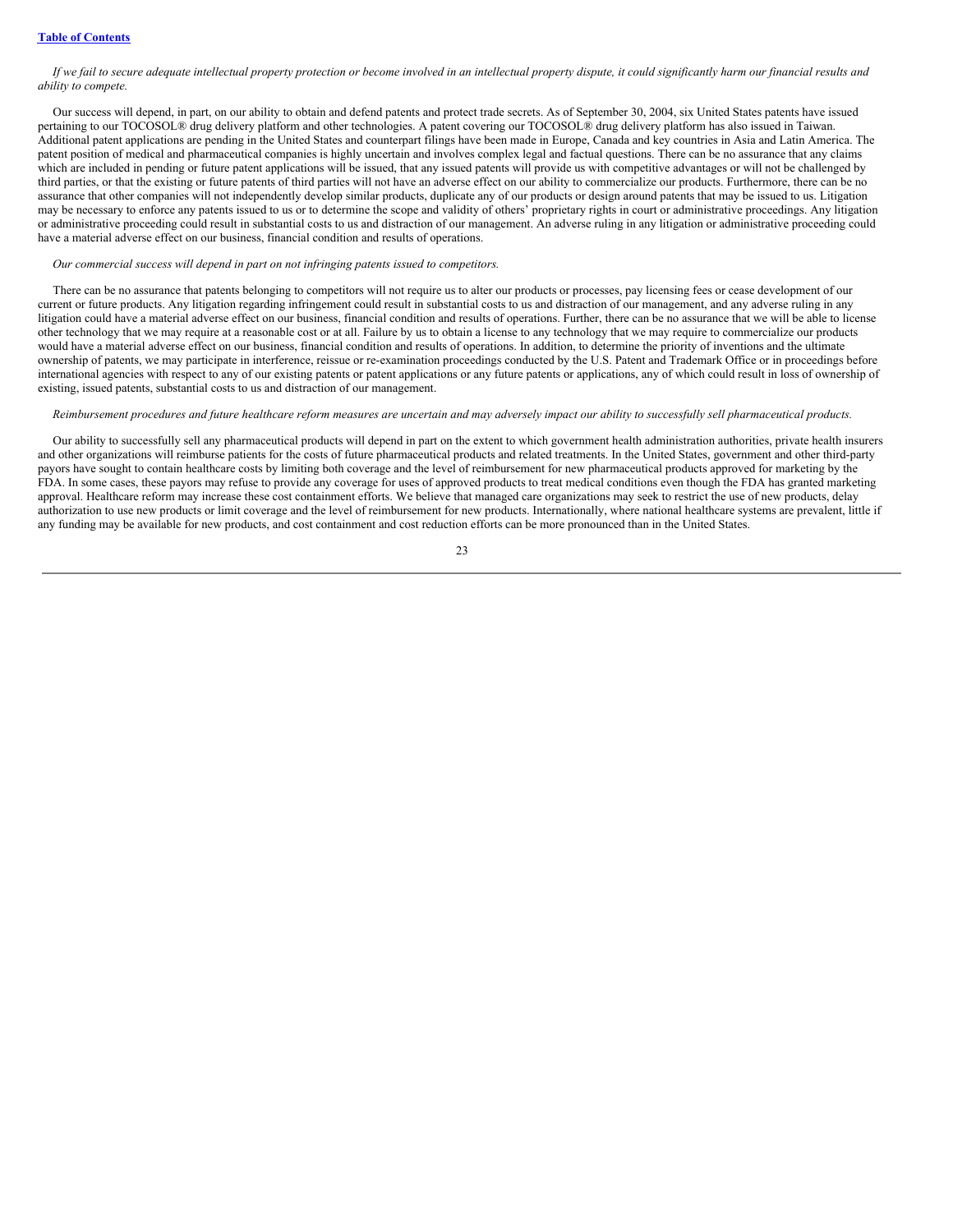#### *If our products are not accepted by the medical community our business will suffer.*

Commercial sales of our proposed products will substantially depend upon the products' efficacy and on their acceptance by the medical community. Widespread acceptance of our products will require educating the medical community as to the benefits and reliability of the products. Our proposed products may not be accepted, and, even if accepted, we are unable to estimate the length of time it would take to gain such acceptance.

The businesses in which we engage have a risk of product liability, and in the event of a successful suit against us, our business could be severely harmed.

The testing, marketing and sale of pharmaceutical products entails a risk of product liability claims by consumers and others. While we currently maintain product liability insurance, which we believe to be adequate for current applications of our products, such insurance may not continue to be available at a reasonable cost or may not be sufficient to fully cover any potential claims. In the event of a successful suit against us, the lack or insufficiency of insurance coverage could have a material adverse effect on our business and financial condition.

#### Since we use hazardous materials in our business, we may be subject to claims relating to improper handling, storage or disposal of these materials.

Our research and development activities involve the controlled use of hazardous materials, chemicals and various radioactive compounds. We are subject to federal, state and local laws and regulations governing the use, manufacture, storage, handling and disposal of such materials and certain waste products. Although we believe that our safety procedures for handling and disposing of such materials comply with the standards prescribed by state and federal regulations, the risk of accidental contamination or injury from these materials cannot be eliminated completely. In the event of such an accident, we could be held liable for any damages that result and any such liability not covered by insurance could exceed our resources. Compliance with environmental laws and regulations may be expensive, and current or future environmental regulations may impair our research, development or production efforts.

#### Failure to satisfy Nasdaq National Market Listing requirements may result in our common stock being delisted from The Nasdaq National Market.

Our common stock is currently listed on The Nasdaq National Market under the symbol "SNUS." For continued inclusion on The Nasdaq National Market, we must maintain among other requirements stockholders' equity of at least \$10.0 million, a minimum bid price of \$1.00 per share and a market value of our public float of at least \$5.0 million; or market capitalization of at least \$50 million, a minimum bid price of \$3.00 per share and a market value of our public float of at least \$15.0 million. As of September 30, 2004, we had stockholders' equity of approximately \$24.4 million. In the event that we fail to satisfy the listing standards on a continuous basis, our common stock may be removed from listing on The Nasdaq National Market. If our common stock were delisted from The Nasdaq National Market, our common stock may be transferred to the Nasdaq SmallCap Market if we satisfy the listing criteria for the Nasdaq SmallCap Market or trading of our common stock, if any, may be conducted in the over-the-counter market in the so-called "pink sheets" or, if available, the National Association of Securities Dealer's "Electronic Bulletin Board." In addition, delisting from Nasdaq may subject our common stock to so-called "penny stock" rules. These rules impose additional sales practice and market making requirements on broker-dealers who sell and/or make a market in such securities. Consequently, broker-dealers may be less willing or able to sell and/or make a market in our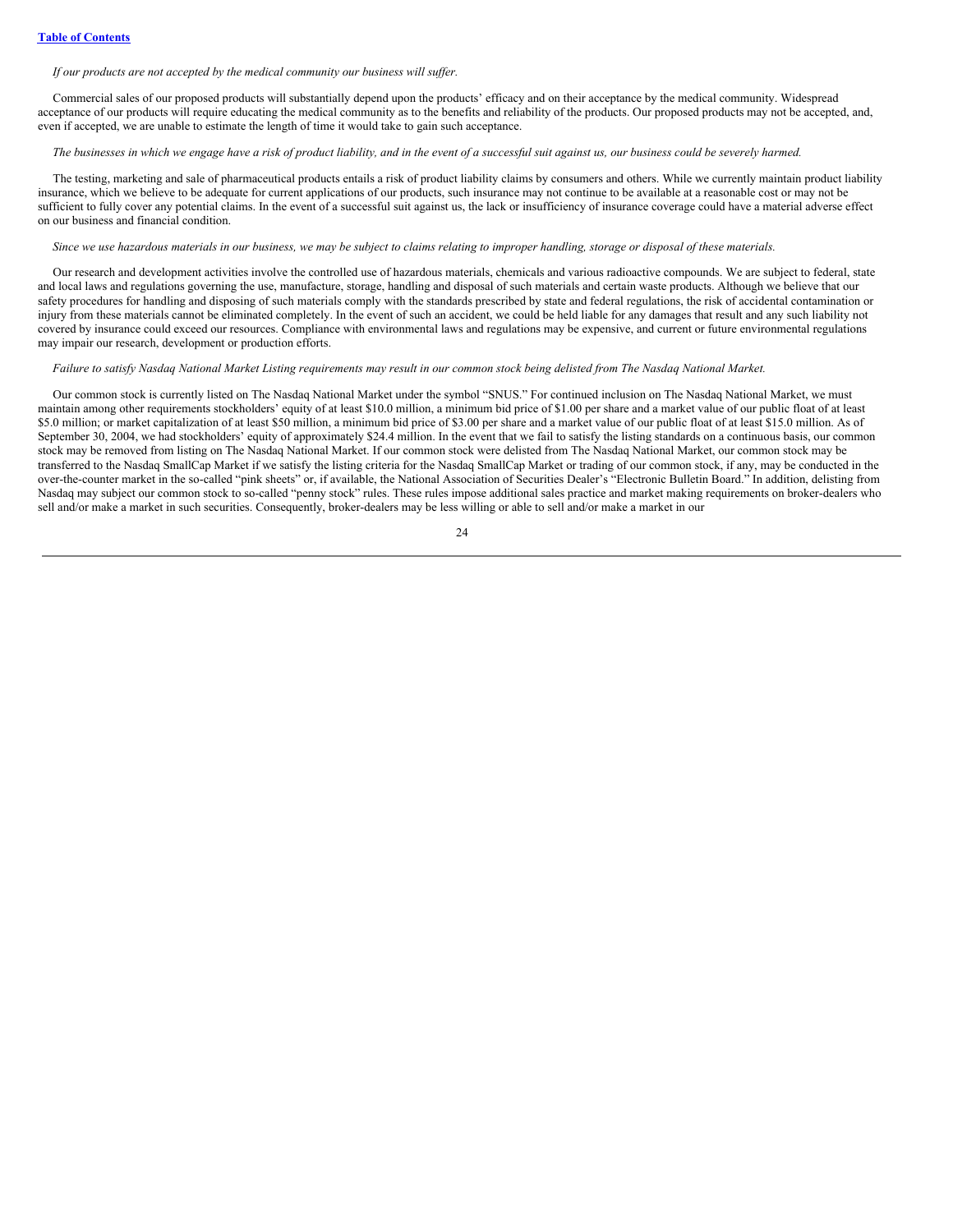common stock. Additionally, an investor would find it more difficult to dispose of, or to obtain accurate quotations for the price of, our common stock. As a result of a delisting, it may become more difficult for us to raise funds through the sale of our securities.

#### Market volatility may affect our stock price and the value of an investment in our common stock may be subject to sudden decreases.

The trading price for our common stock has been, and we expect it to continue to be, volatile. The price at which our common stock trades depends upon a number of factors, including our historical and anticipated operating results, preclinical and clinical trial results, market perception of the prospects for biotechnology companies as an industry sector and general market and economic conditions, some of which are beyond our control. Factors such as fluctuations in our financial and operating results, changes in government regulations affecting product approvals, reimbursement or other aspects of our or our competitors' businesses, FDA review of our product development activities, the results of preclinical studies and clinical trials, announcements of technological innovations or new commercial products by us or our competitors, developments concerning key personnel and our intellectual property rights, significant collaborations or strategic alliances and publicity regarding actual or potential performance of products under development by us or our competitors could also cause the market price of our common stock to fluctuate substantially. In addition, the stock market has from time to time experienced extreme price and volume fluctuations. These broad market fluctuations may lower the market price of our common stock. Moreover, during periods of stock market price volatility, share prices of many biotechnology companies have often fluctuated in a manner not necessarily related to the companies' operating performance. Also, biotechnology or pharmaceutical stocks may be volatile even during periods of relative market stability. Accordingly, our common stock may be subject to greater price volatility than the stock market as a whole.

#### <span id="page-24-0"></span>**Item 3. Quantitative and Qualitative Disclosures About Market Risk**

The market risk inherent in our marketable securities portfolio represents the potential loss that could arise from adverse changes in interest rates. If market rates hypothetically increase immediately and uniformly by 100 basis points from levels at September 30, 2004, the decline in the fair value of our investment portfolio would not be material. Because we have the ability to hold our fixed income investments until maturity, we do not expect our operating results or cash flows to be affected to any significant degree by a sudden change in market interest rates.

#### <span id="page-24-1"></span>**Item 4. Controls and Procedures**

An evaluation as of the end of the period covered by this report was carried out under the supervision and participation of management, including our Chief Executive Officer and Chief Financial Officer, of the effectiveness of the design and operation of our disclosure controls and procedures. Based upon the evaluation, our Chief Executive Officer and Chief Financial Officer concluded that our disclosure controls and procedures are effective in timely alerting management to material information required to be included in our periodic SEC filings. The Company appointed a new Chief Financial Officer on September 15, 2004.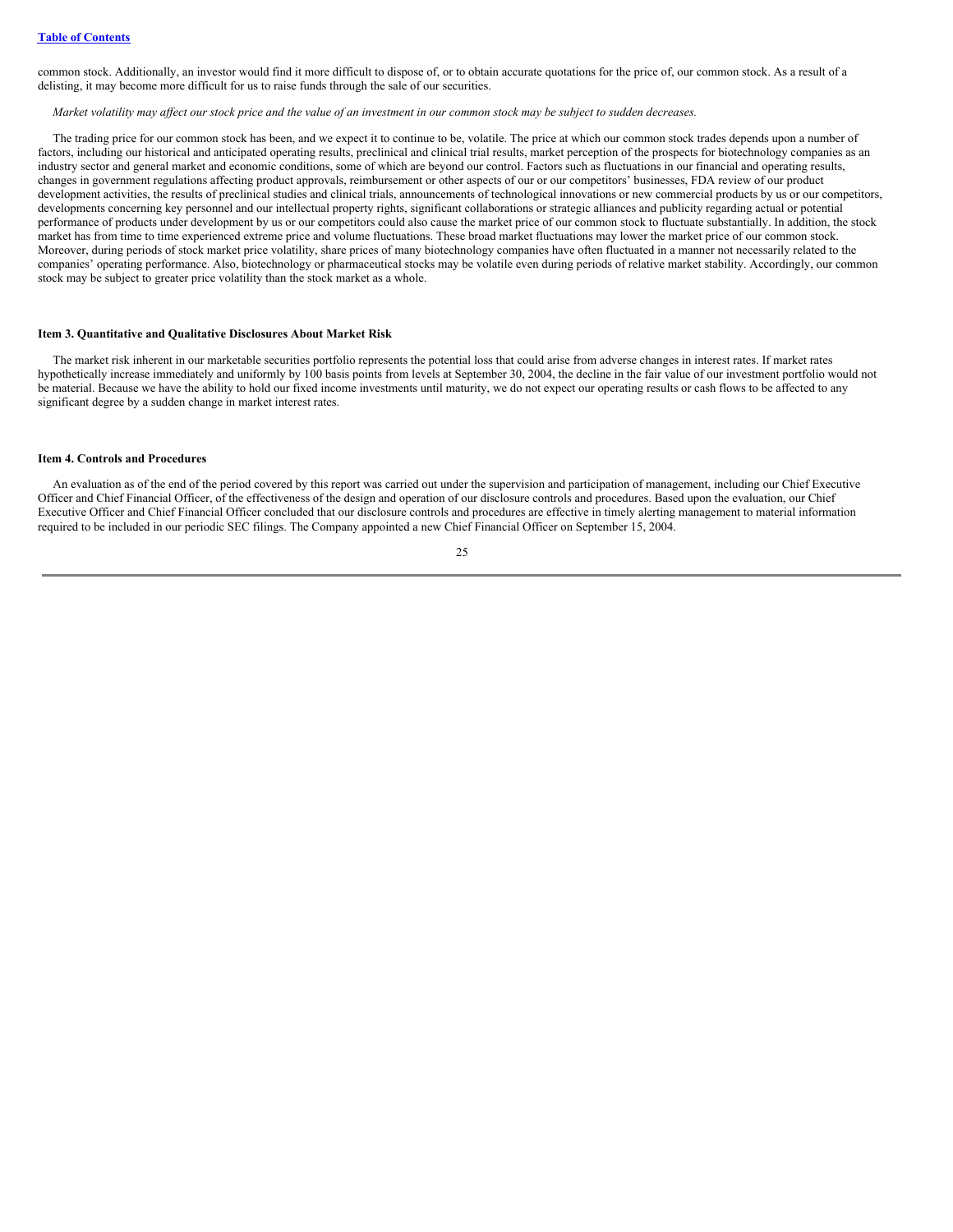#### <span id="page-25-1"></span><span id="page-25-0"></span>**Part II. Other Information**

#### **Item 6. Exhibits and Reports on Form 8-K**

#### **(a) Exhibits**

- 31.1 Certification of President and Chief Executive Officer pursuant to Rule 13a-14(a) or 15d-14(a).
- 31.2 Certification of President and Chief Financial Officer pursuant to Rule 13a-14(a) or 15d-14(a).
- 32.1 Certification of President and Chief Executive Officer pursuant to Rule 13a-14(b) or 15d-14(b).
- 32.2 Certification of President and Chief Financial Officer pursuant to Rule 13a-14(b) or 15d-14(b).

#### **(b) Reports on Form 8-K**

The Company filed the following reports on Form 8-K during the quarter ended September 30, 2004:

- 1. The Registrant filed a report on Form 8-K on July 21, 2004 in connection with the release of the Company's second quarter financial results and associated quarterly conference call.
- 2. The Registrant filed a report on Form 8-K on September 20, 2004 in connection with the appointment of the new Chief Financial Officer.
- 3. The Registrant filed a report on Form 8-K on September 30, 2004 in connection with the submission of a meeting request with FDA.

#### <span id="page-25-2"></span>**Items 1, 2, 3, 4, and 5 are not applicable and have been omitted.**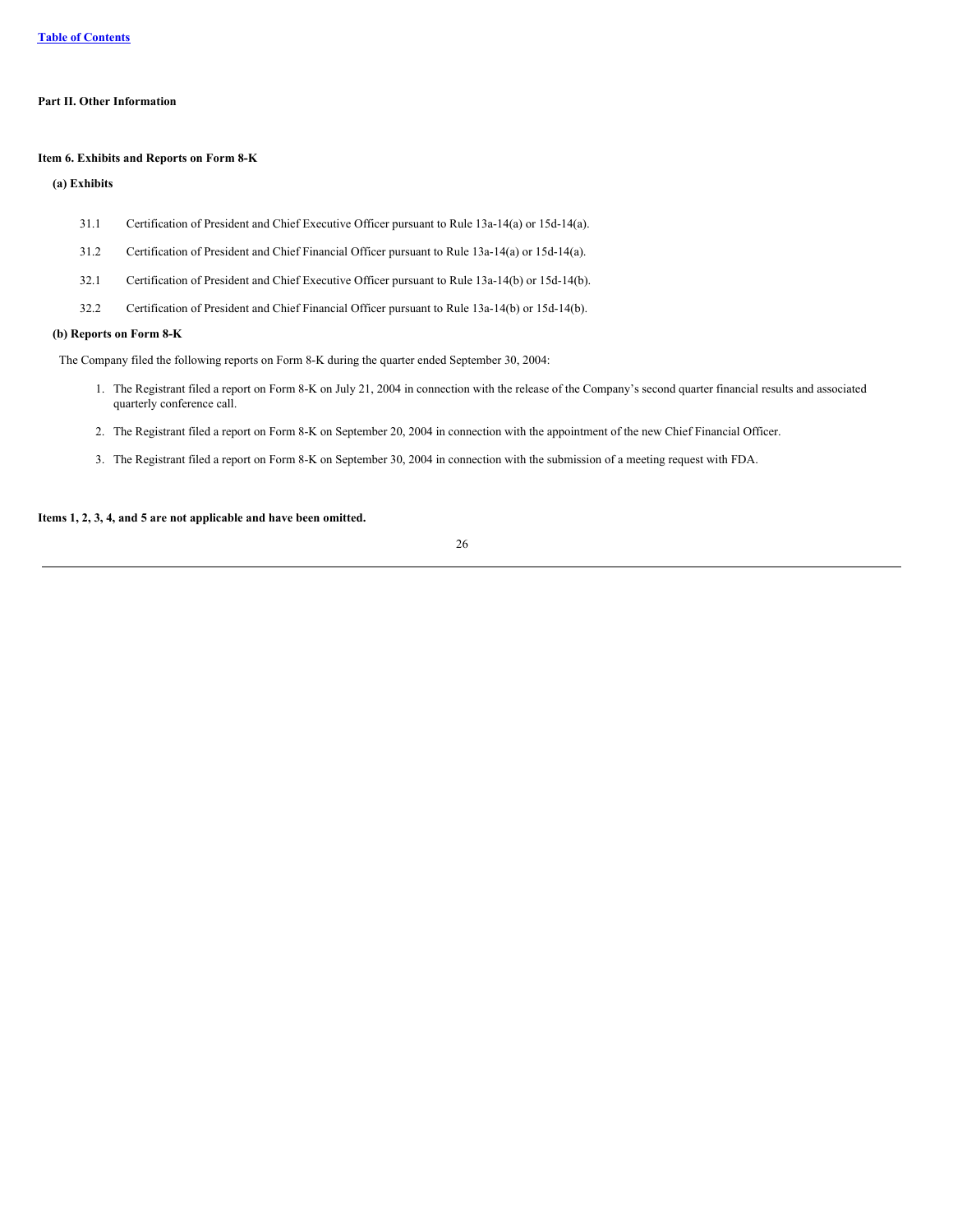### **SIGNATURES**

In accordance with the requirements of the Securities Exchange Act, the registrant caused this report to be signed on its behalf by the undersigned, thereunto duly authorized.

## **SONUS PHARMACEUTICALS, INC.**

## Date: November 15, 2004 By: /s/ Michael A. Martino

Michael A. Martino President and Chief Executive Officer (Principal Executive Officer)

By: /s/ Alan Fuhrman

Alan Fuhrman Senior Vice President and Chief Financial Officer (Principal Financial and Accounting Officer)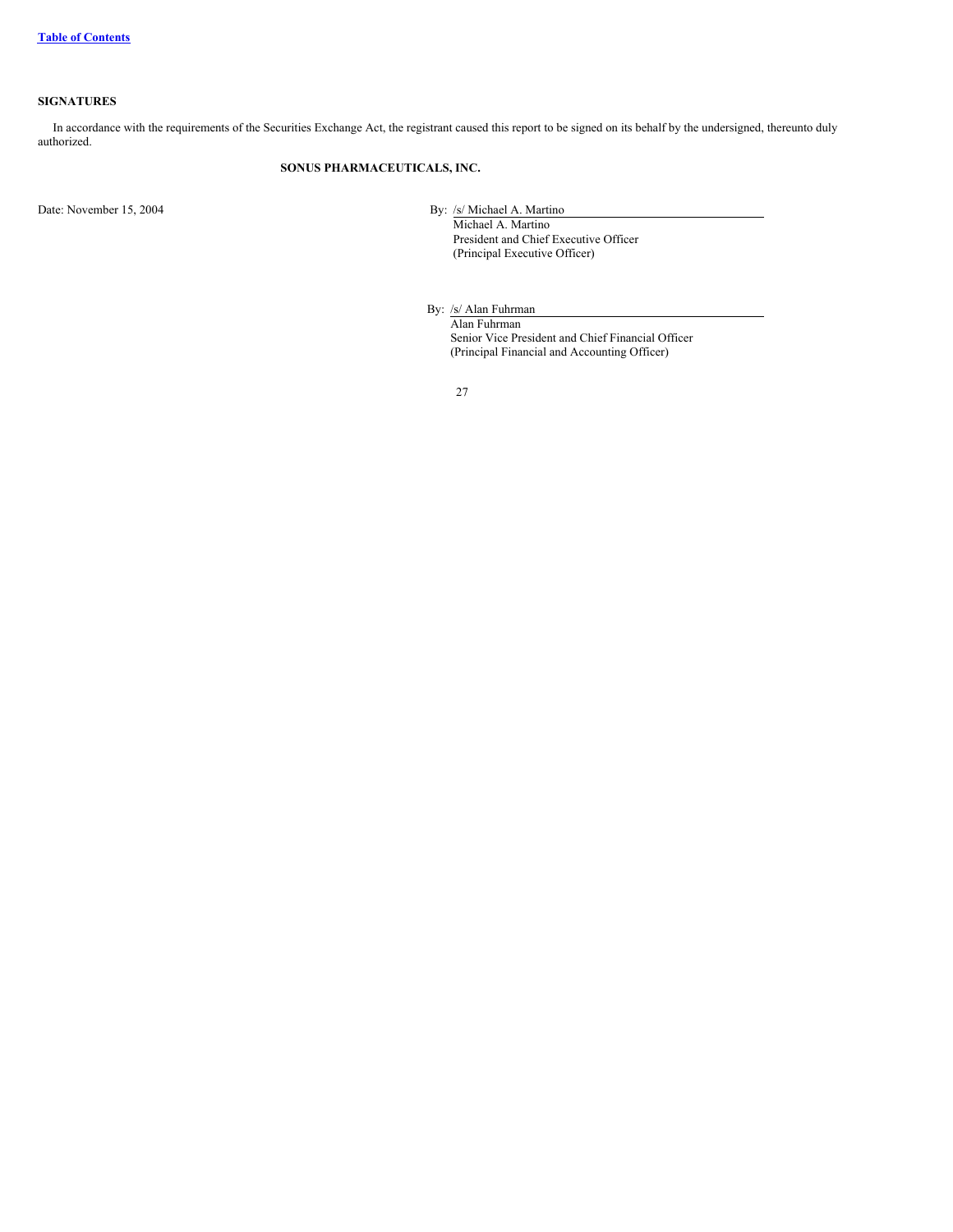<span id="page-27-0"></span>CERTIFICATION PURSUANT TO RULE 13a-14(a) OR RULE 15d-14(a) OF THE SECURITIES EXCHANGE ACT OF 1934

I, Michael A. Martino, certify that:

- 1. I have reviewed this quarterly report on Form 10-Q of Sonus Pharmaceuticals, Inc.;
- 2. Based on my knowledge, this quarterly report does not contain any untrue statement of a material fact or omit to state a material fact necessary to make the statements made, in light of the circumstances under which such statements were made, not misleading with respect to the period covered by this quarterly report;
- 3. Based on my knowledge, the financial statements, and other financial information included in this quarterly report, fairly present in all material respects the financial condition, results of operations and cash flows of the registrant as of, and for, the periods presented in this quarterly report;
- 4. The registrant's other certifying officer and I are responsible for establishing and maintaining disclosure controls and procedures (as defined in Exchange Act Rules 13a-15(e) and 15d-15(e)) for the registrant and we have:
	- (a) Designed such disclosure controls and procedures, or caused such disclosure controls and procedures to be designed under our supervision, to ensure that material information relating to the registrant, including its consolidated subsidiaries, is made known to us by others within those entities, particularly during the period in which this report is being prepared;
	- (b) Evaluated the effectiveness of the registrant's disclosure controls and procedures and presented in this report our conclusions about the effectiveness of the disclosure controls and procedures, as of the end of the period covered by this report based on such evaluation; and
	- (c) Disclosed in this report any change in the registrant's internal control over financial reporting that occurred during the registrant's most recent fiscal quarter that has materially affected, or is reasonably likely to materially affect, the registrant's internal control over financial reporting; and
- 5. The registrant's other certifying officer and I have disclosed, based on our most recent evaluation of internal control over financial reporting, to the registrant's auditors and the audit committee of the registrant's board of directors (or persons performing the equivalent functions):
	- (a) all significant deficiencies and material weaknesses in the design or operation of internal control over financial reporting which are reasonably likely to adversely affect the registrant's ability to record, process, summarize and report financial information; and
	- (b) any fraud, whether or not material, that involves management or other employees who have a significant role in the registrant's internal control over financial reporting.

Date: November 15, 2004

/s/ Michael A. Martino

----------------------------------------

Michael A. Martino President and Chief Executive Officer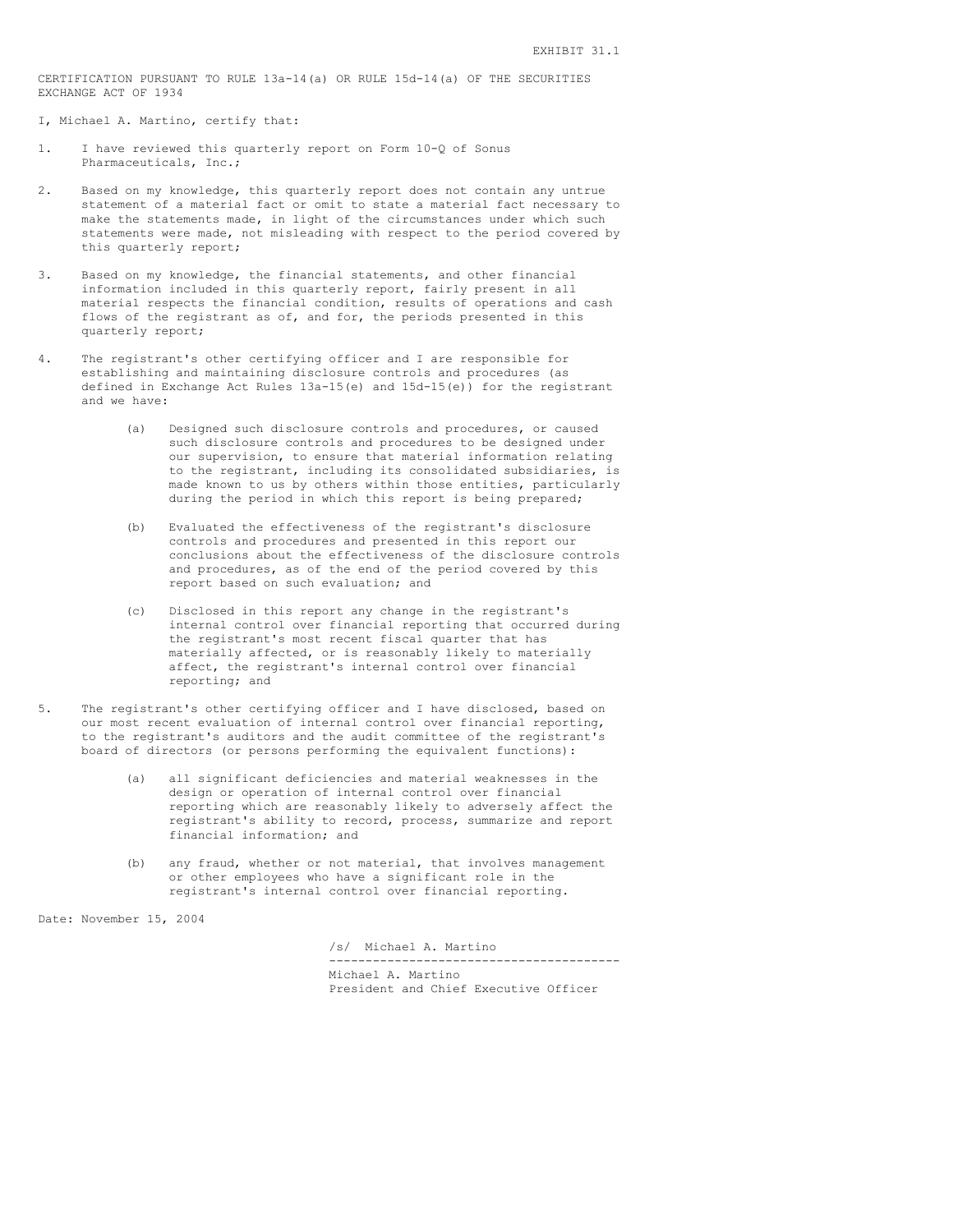<span id="page-28-0"></span>CERTIFICATION PURSUANT TO RULE 13a-14(a) OR RULE 15d-14(a) OF THE SECURITIES EXCHANGE ACT OF 1934

I, Alan Fuhrman, certify that:

- 1. I have reviewed this quarterly report on Form 10-Q of Sonus Pharmaceuticals, Inc.;
- 2. Based on my knowledge, this quarterly report does not contain any untrue statement of a material fact or omit to state a material fact necessary to make the statements made, in light of the circumstances under which such statements were made, not misleading with respect to the period covered by this quarterly report;
- 3. Based on my knowledge, the financial statements, and other financial information included in this quarterly report, fairly present in all material respects the financial condition, results of operations and cash flows of the registrant as of, and for, the periods presented in this quarterly report;
- 4. The registrant's other certifying officer and I are responsible for establishing and maintaining disclosure controls and procedures (as defined in Exchange Act Rules 13a-15(e) and 15d-15(e)) for the registrant and we have:
	- (a) Designed such disclosure controls and procedures, or caused such disclosure controls and procedures to be designed under our supervision, to ensure that material information relating to the registrant, including its consolidated subsidiaries, is made known to us by others within those entities, particularly during the period in which this report is being prepared;
	- (b) Evaluated the effectiveness of the registrant's disclosure controls and procedures and presented in this report our conclusions about the effectiveness of the disclosure controls and procedures, as of the end of the period covered by this report based on such evaluation; and
	- (c) Disclosed in this report any change in the registrant's internal control over financial reporting that occurred during the registrant's most recent fiscal quarter that has materially affected, or is reasonably likely to materially affect, the registrant's internal control over financial reporting; and
- 5. The registrant's other certifying officer and I have disclosed, based on our most recent evaluation of internal control over financial reporting, to the registrant's auditors and the audit committee of the registrant's board of directors (or persons performing the equivalent functions):
	- (a) all significant deficiencies and material weaknesses in the design or operation of internal control over financial reporting which are reasonably likely to adversely affect the registrant's ability to record, process, summarize and report financial information; and
	- (b) any fraud, whether or not material, that involves management or other employees who have a significant role in the registrant's internal control over financial reporting.

Date: November 15, 2004

/s/ Alan Fuhrman -------------------------------------------

Alan Fuhrman Senior Vice President and Chief Financial Officer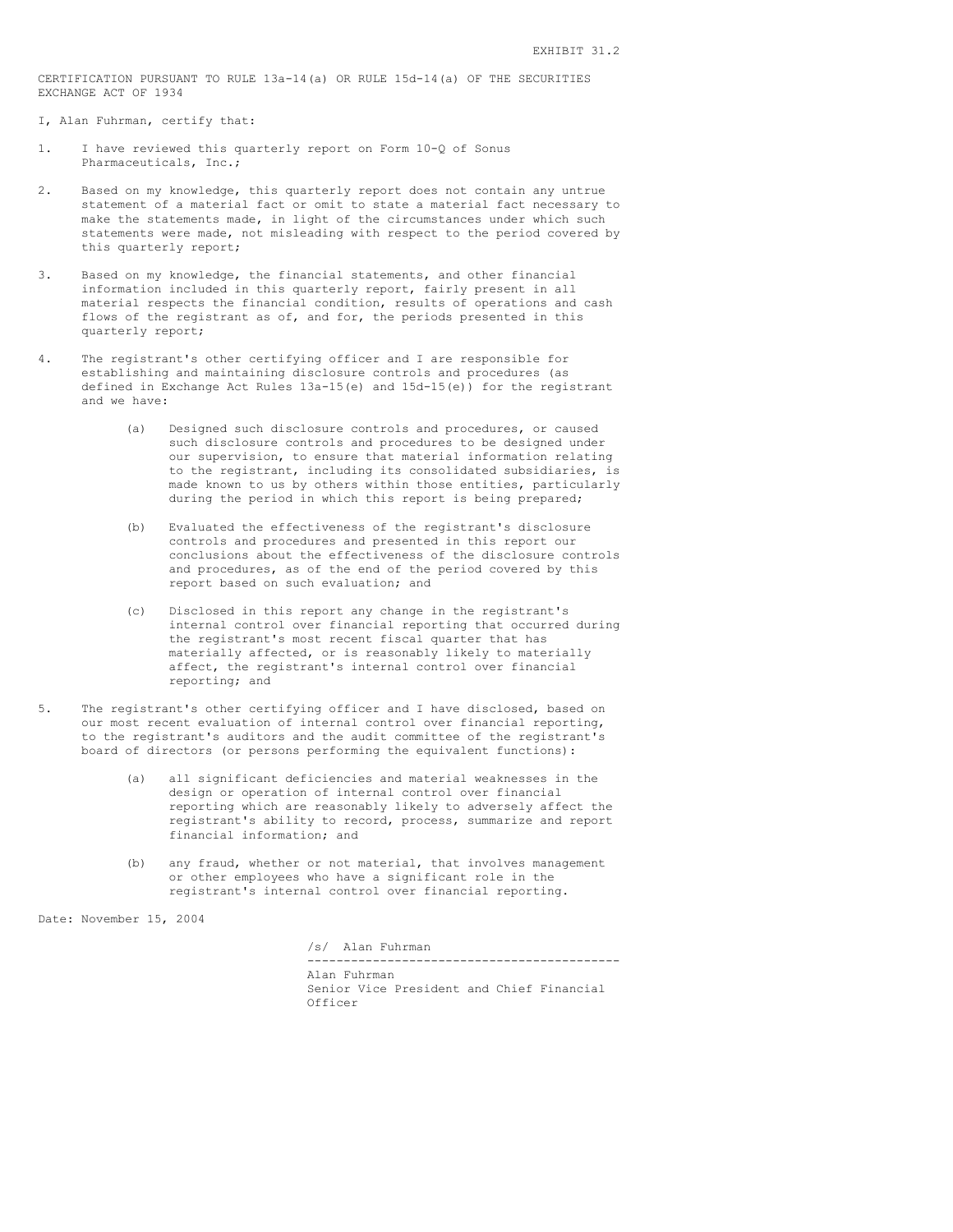<span id="page-29-0"></span>CERTIFICATION PURSUANT TO RULE 13a-14(b) OR RULE 15d-14(b) OF THE SECURITIES EXCHANGE ACT OF 1934 AND U.S.C. SECTION 1350

I, Michael A. Martino, President and Chief Executive Officer of Sonus Pharmaceuticals, Inc. (the "Company"), certify, pursuant to Rule 13a-14(b) or Rule 15d-14(b) of the Securities Exchange Act of 1934 and 18 U.S.C. Section 1350, that:

- (1) the Quarterly Report on Form 10-Q of the Company for the quarterly period ended September 30, 2004 (the "Report") fully complies with the requirements of Section 13(a) or 15(d) of the Securities Exchange Act of 1934 (15 U.S.C. 78m or 780(d)); and
- (2) the information contained in the Report fairly presents, in all material respects, the financial condition and results of operations of the Company.

Dated: November 15, 2004

/s/ Michael A. Martino ------------------------------------------- Michael A. Martino President and Chief Executive Officer